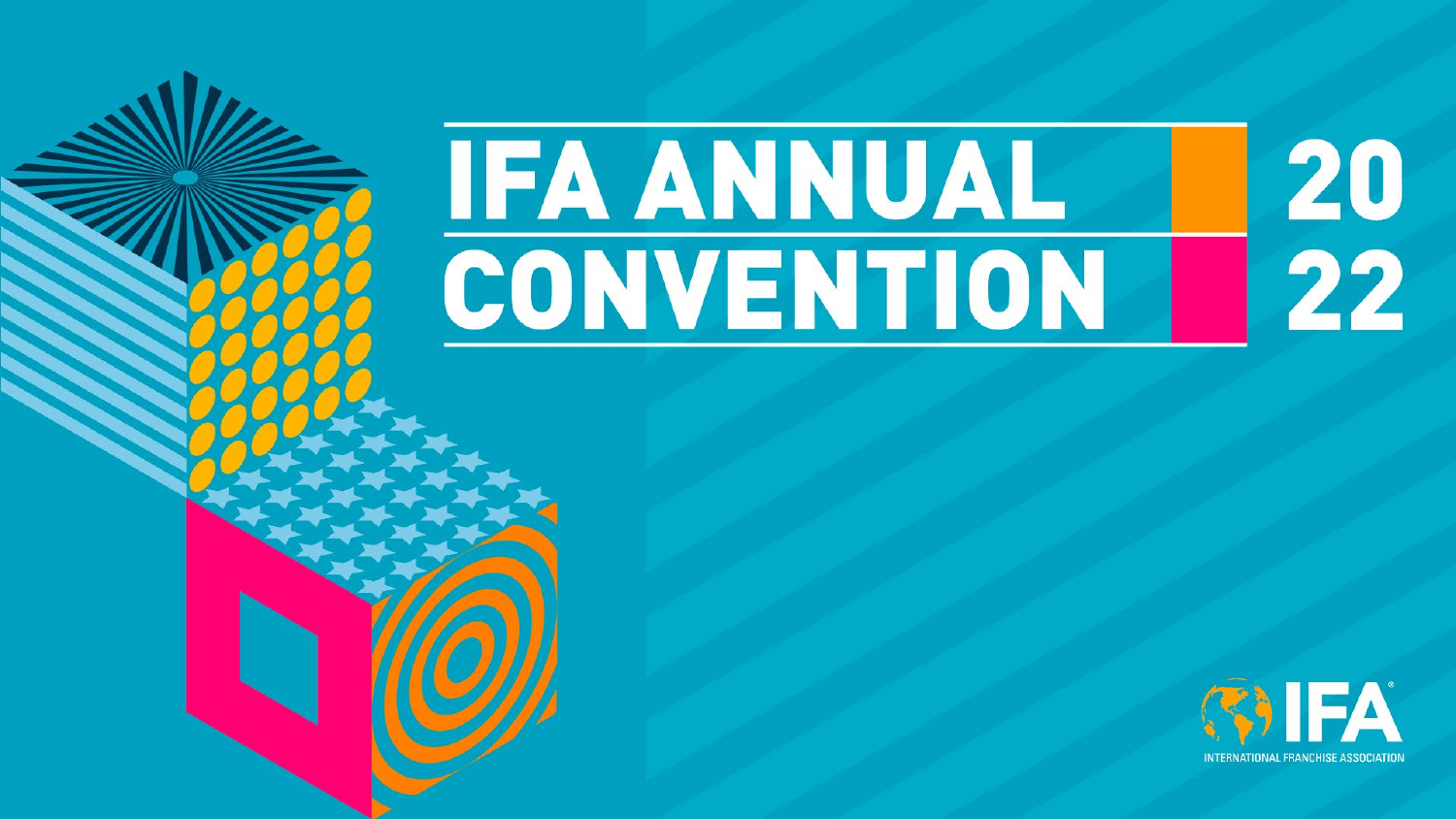

## **Financial Summit** ApplePie Capital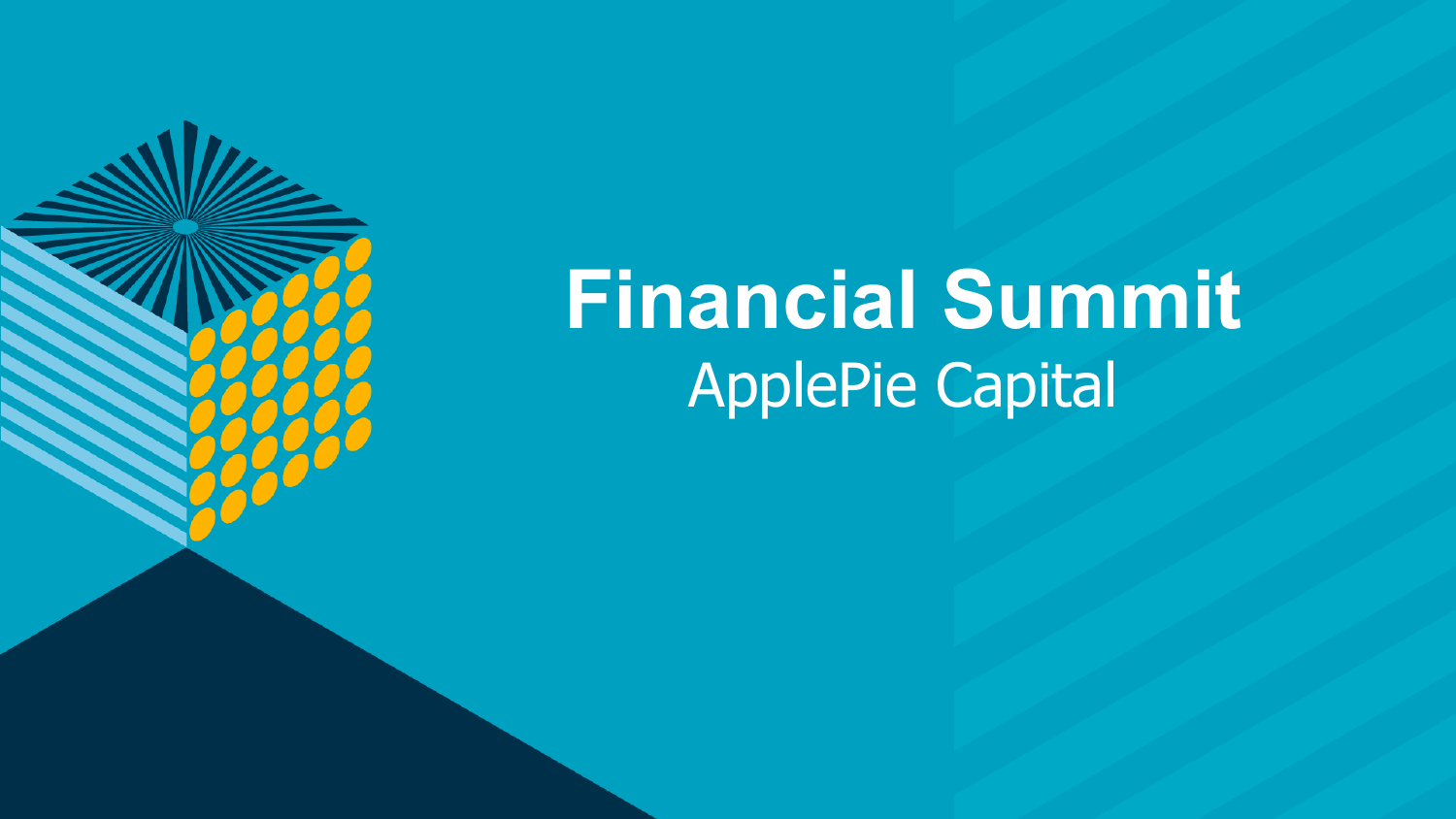

## **Edith Wiseman**

President **FRANdata**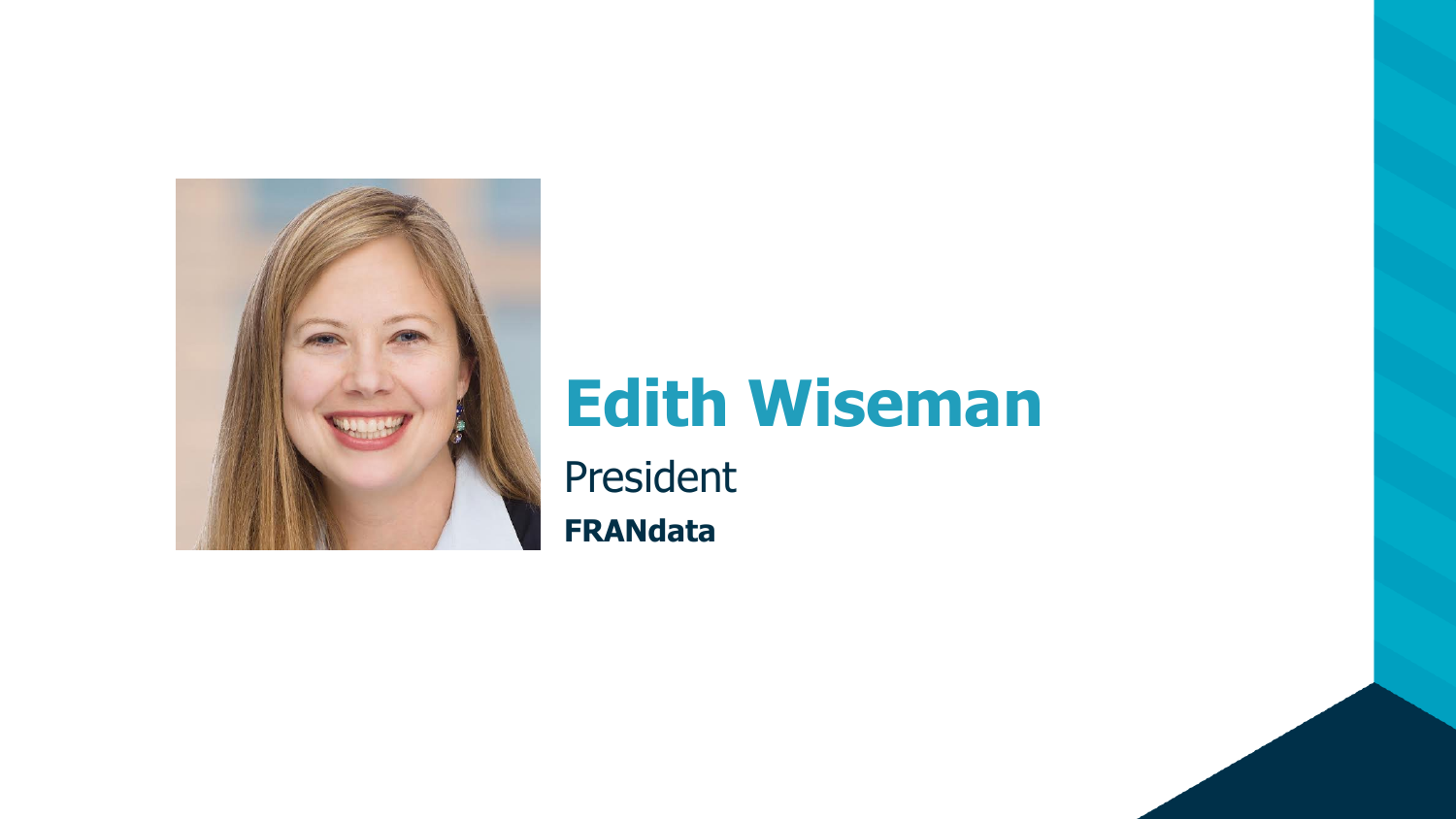## **INVESTMENT UNDER \$350K**









**Geoff Seiber CEO FranFund** 

**Ron Feldman, CFE** CDO ApplePie Capital

**Jonathan Theissen** CDO Home Franchise Concepts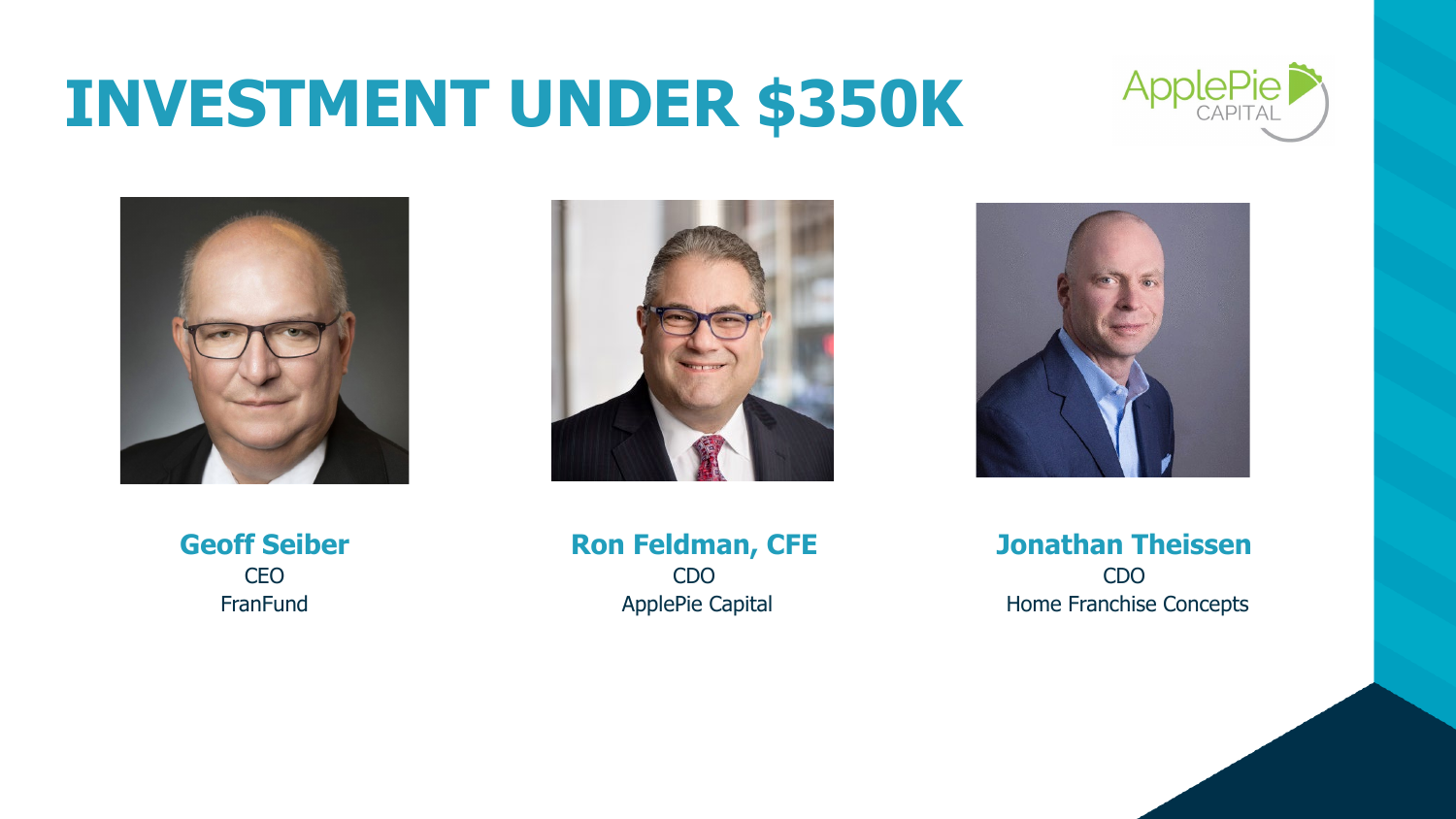## **INVESTMENT OVER \$350K**





**Paige Robinson, CFE** American Family Care



**Randy Jones** Head of Originations ApplePie Capital



**Ron Stilwell** Chief Development Officer FullSpeed Automotive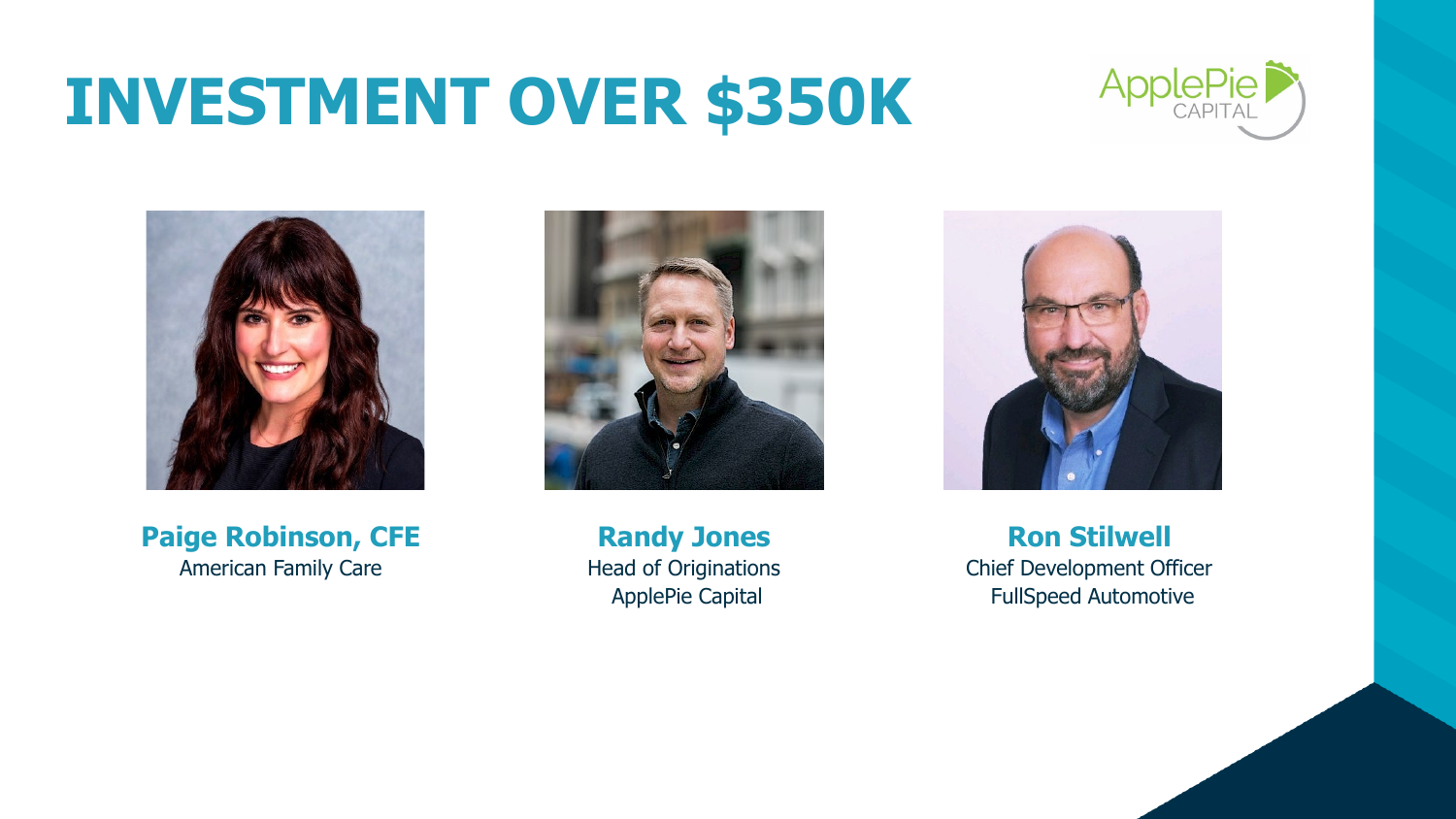## **KEY TAKEAWAYS - if you pay attention;)**

- Macroeconomic & Lending Environment
- Differences in Options Based on Item 7 Needs
- First Time Franchisee Strategies
- Multi-Unit Pros & Cons
- Resales/Consolidation
- Lightning Round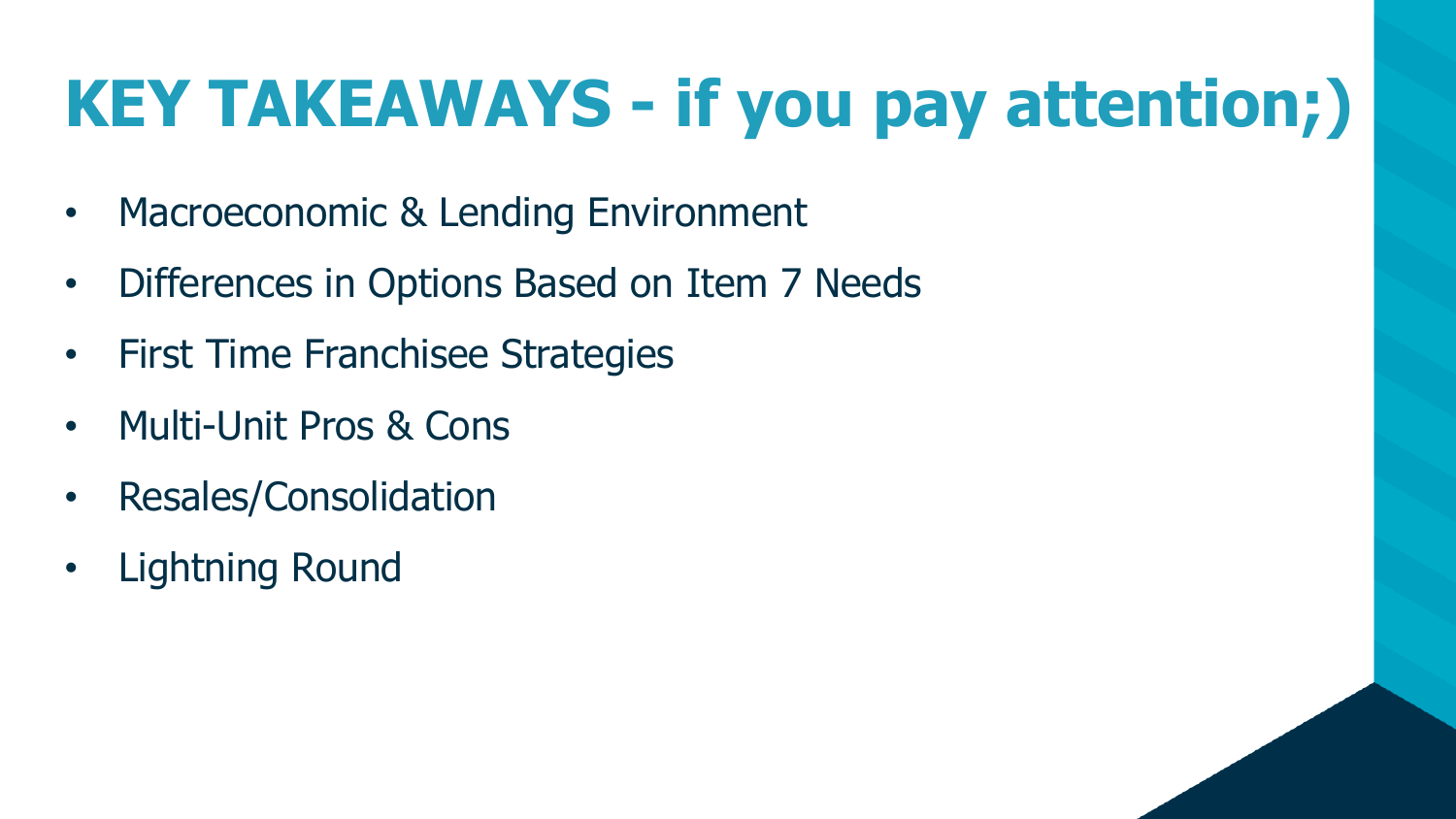# **Macroeconomic & Lending Outlook**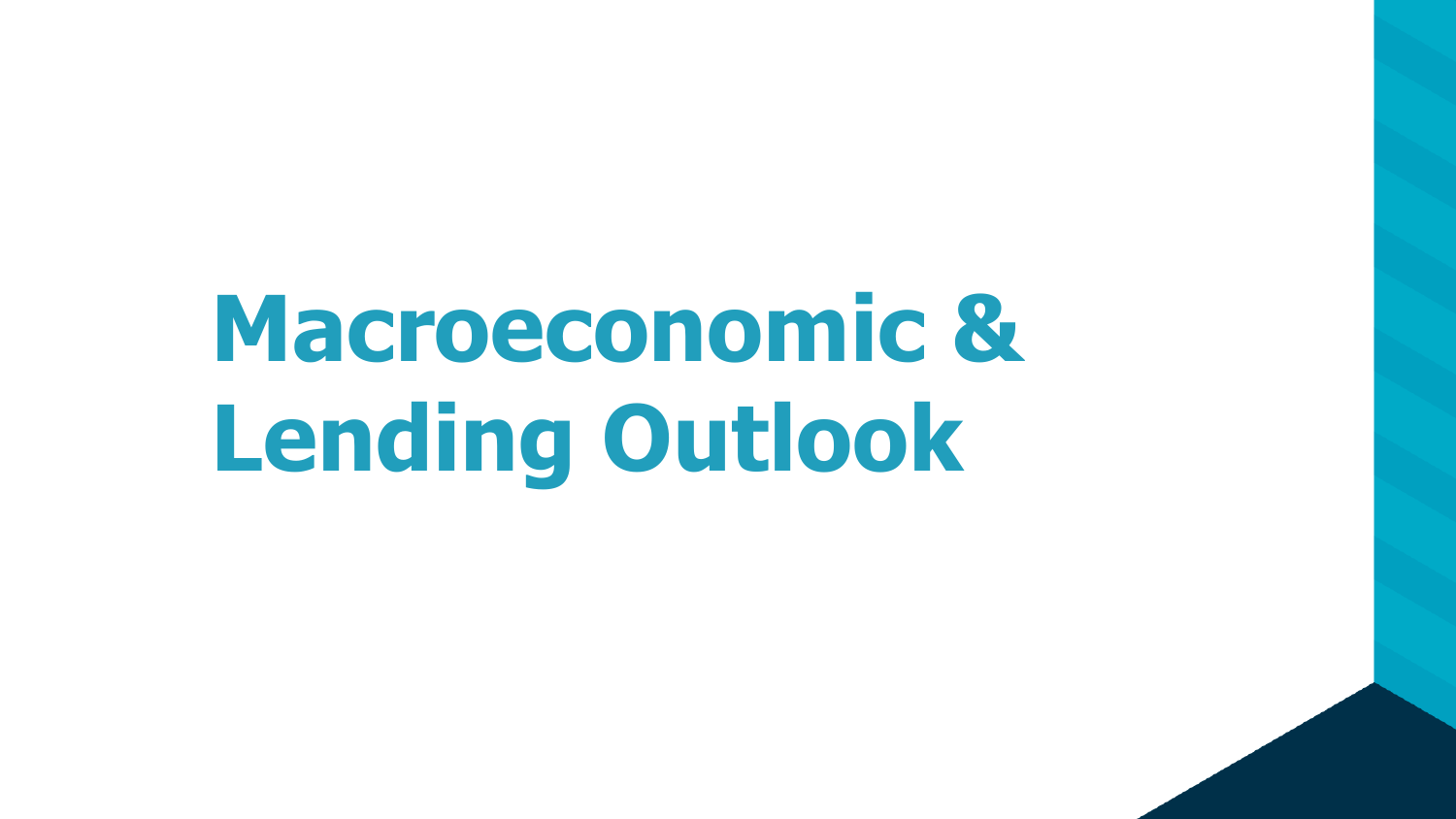## **WHAT WE WILL REVIEW**

- Franchising's Outlook for 2022
- SBA Loan Volume
- Why Does Loan Size Matter
- Lender Risk Assessment
- Summary of What Lenders Are Paying Attention To
- What Does This Mean For Franchisors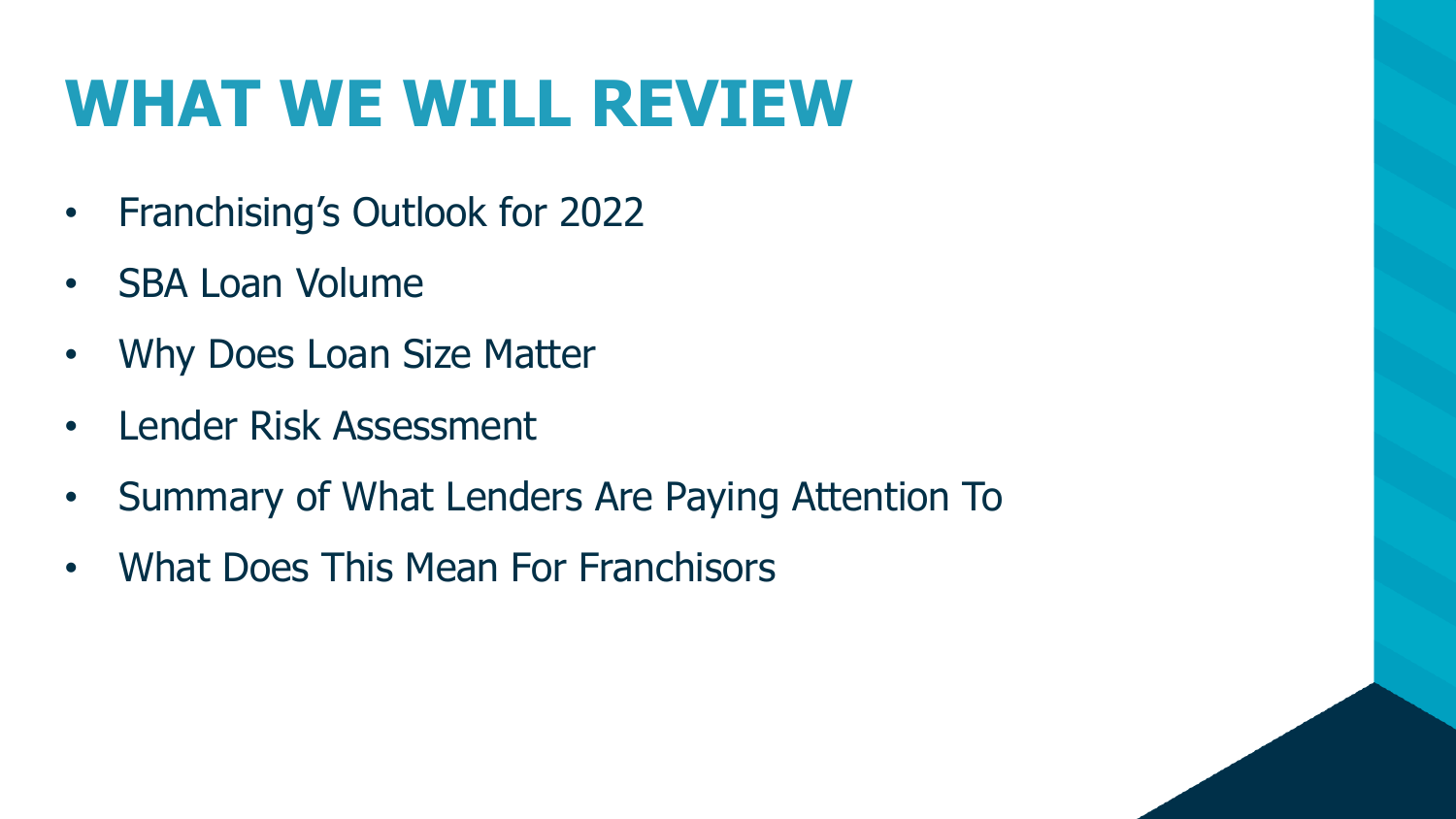## **FRANCHISING'S OUTLOOK FOR 2022**

- In 2021, total output (revenue) generated by Franchised Businesses improved by 16.3%, to \$787.7 billion
- Franchise growth in 2022 is expected to continue at a slower pace due to headwinds in the economy and the Covid recovery
- Unit growth is projected at 2.2%, reaching 792,014 domestic franchise units, which is an increase of 17,000 from 2021.
- Franchise employment is forecasted to grow at a rate of 3.1% and recover to pre-pandemic levels. That is a net gain of almost 257,000 jobs compared to 2021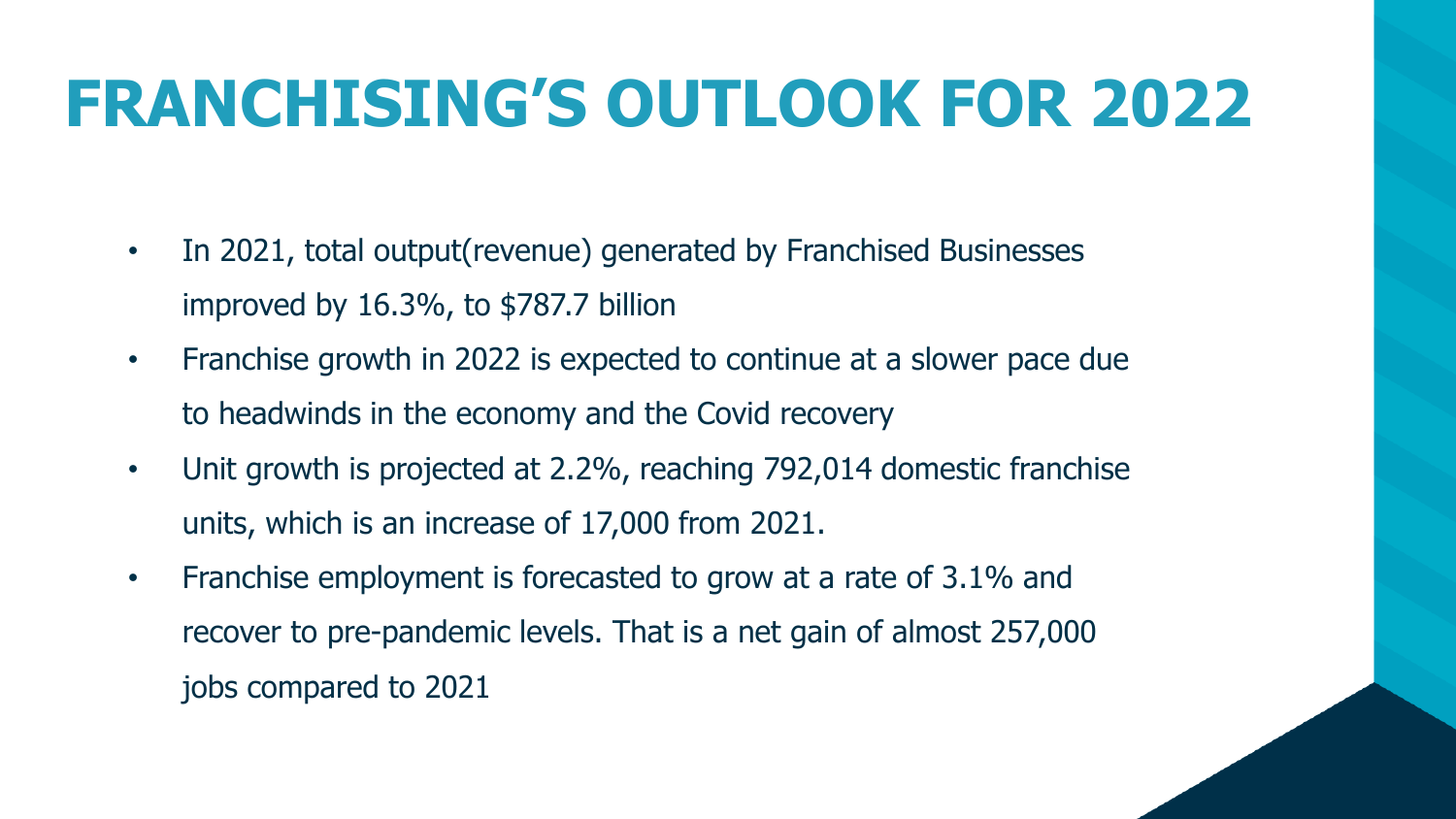## **FRANCHISING'S OUTLOOK FOR 2022**

- Labor shortages continue to impact the recovery
- Current indications are that labor shortages will persist, and this is one of the main inhibitors of franchise growth in 2022
- Not all industries will recover equally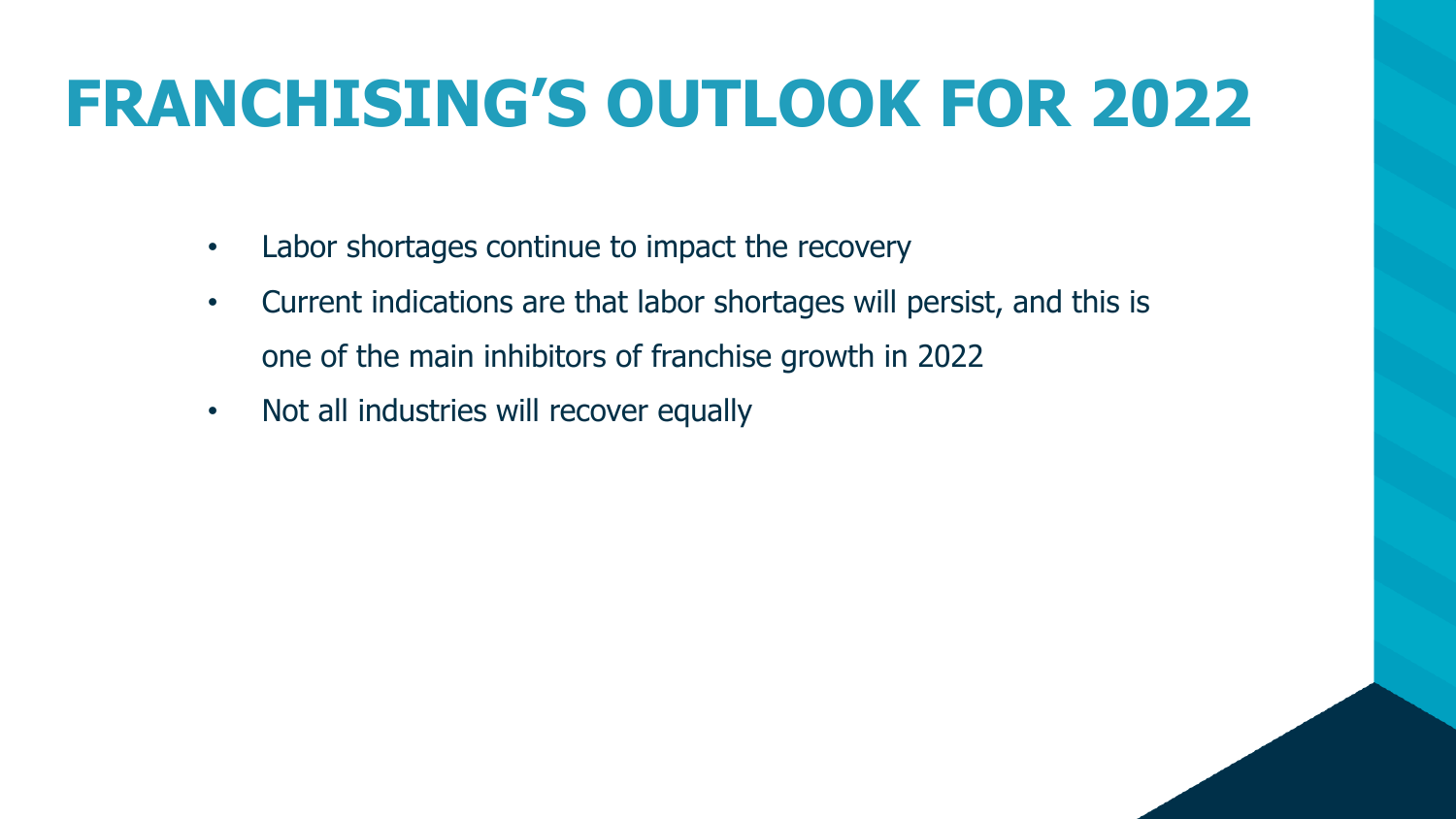### **Labor Pains Felt Across the Industry**

Impact of Labor Challenges on New Franchise Unit Growth



- $\blacksquare$ It's a considerable constraint in our system's ability to grow
- $\blacksquare$  It is slowing growth somewhat
- $\blacksquare$  It's not a factor in our system's growth plans
- 70% of the franchise brands experienced negative impact from labor challenges on system size growth.
	- 43% reported that labor challenges are a considerable constraint in franchise system's ability to grow, and an additional 37% said labor challenges are slowing growth somewhat.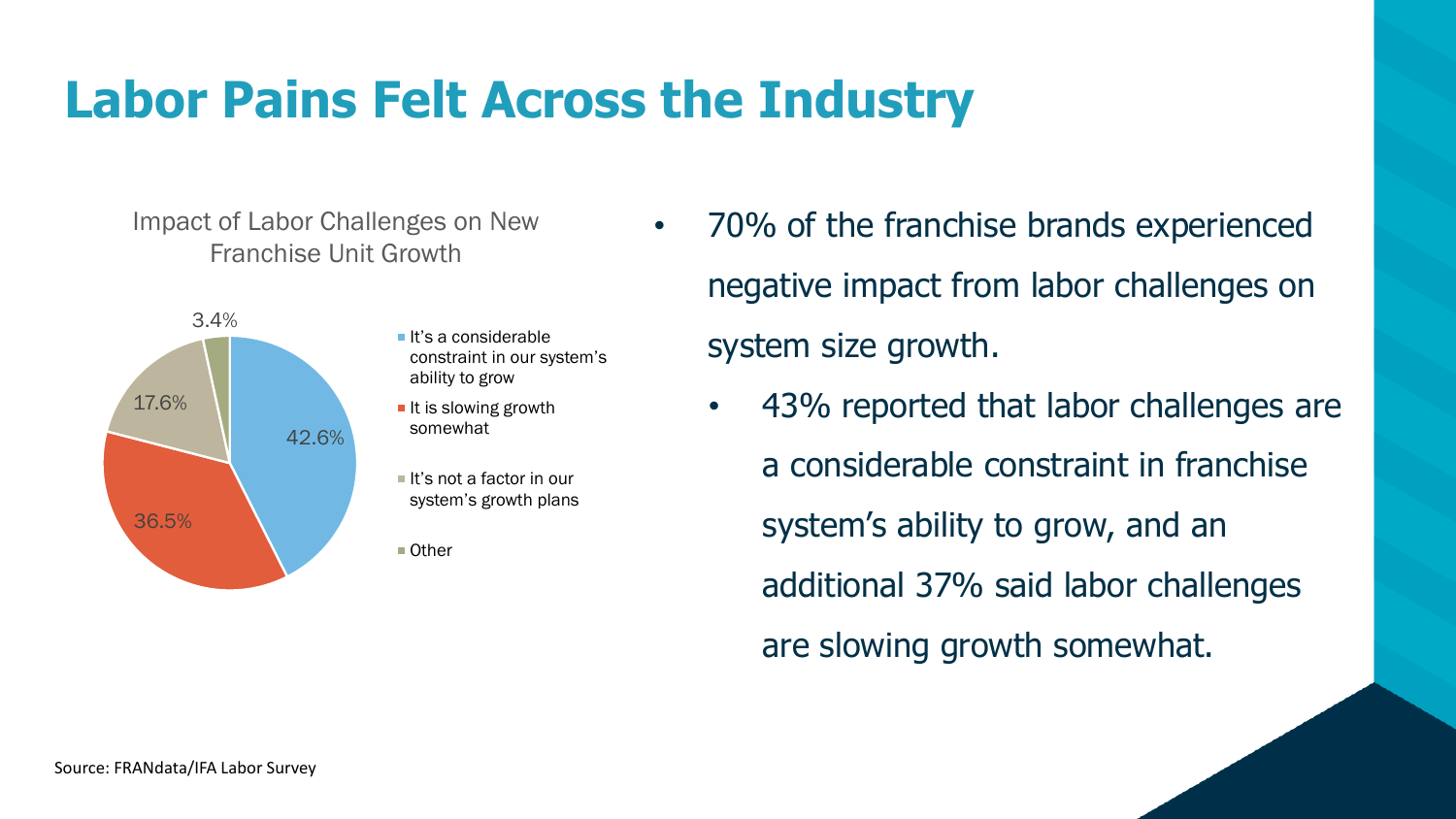## **Wage Increases Likely to Continue**

Over the past 6 months, how did your average franchisee employee wages change?



Increased a lot Increased About the same Not sure

- Majority of the survey respondents reported recent increases on franchisee employee wages.
- Wage growth is anticipated to carry on in the next 6 months.

Between 2019 and now, how did your average franchisee employee wages change?



Increased a lot Increased About the same Not sure

Looking ahead to the next 6 months, how do you anticipate your average franchisee employee wages changing?

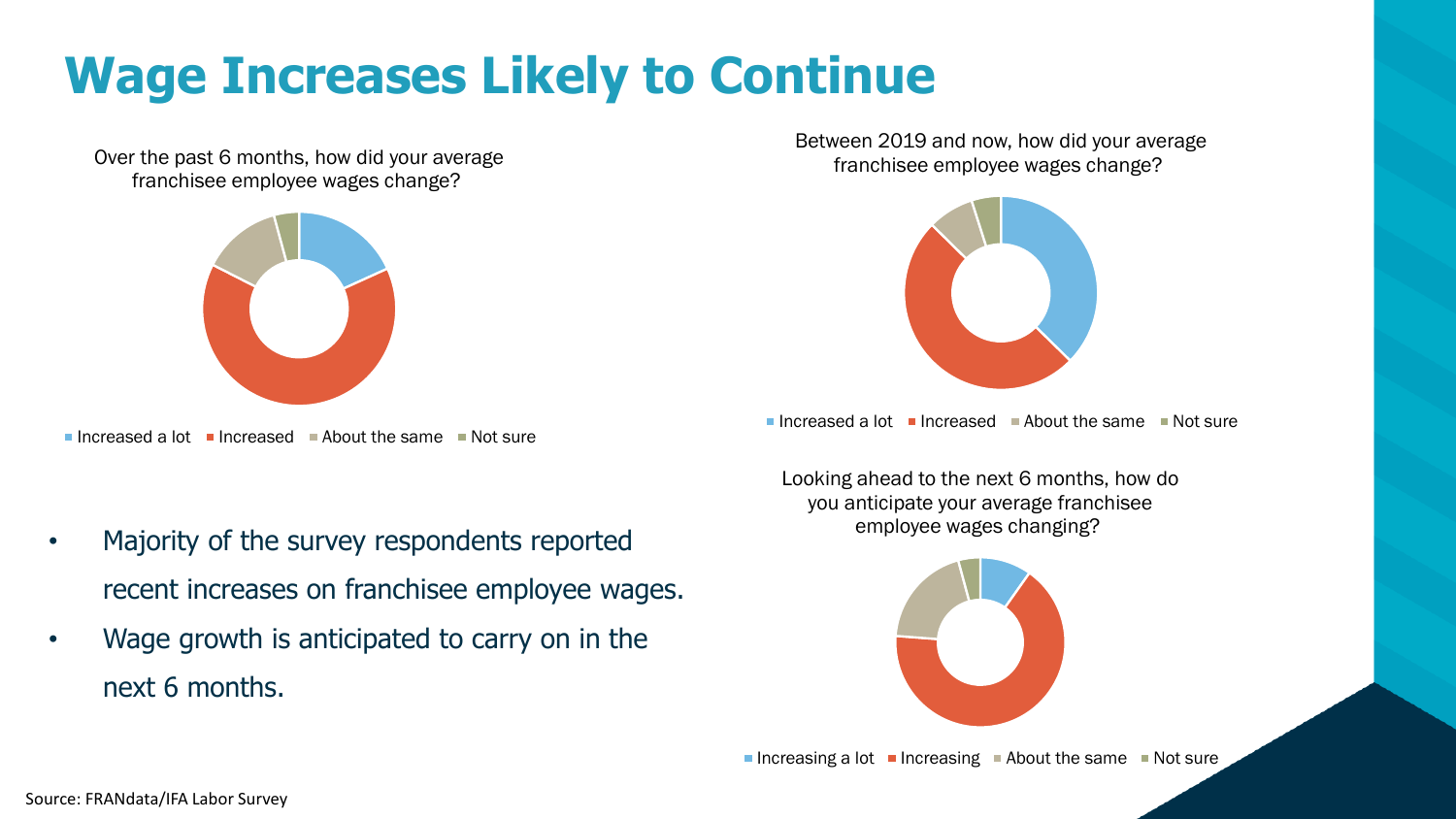## **REVENUE BY SECTOR**

| <b>Franchise Output by Business Line (\$Billion)</b> |         |         |          |             |              |  |
|------------------------------------------------------|---------|---------|----------|-------------|--------------|--|
|                                                      | 2018    | 2019    | 2020     | 2021 (Est.) | 2022 (Proj.) |  |
| <b>Business Services</b>                             | \$99.2  | \$101.7 | \$84.4   | \$95.3      | \$99.8       |  |
| Percentage change                                    |         | 2.6%    | $-17.1%$ | 13.0%       | 4.7%         |  |
| <b>Commercial &amp; Residential Services</b>         | \$45.5  | \$45.8  | \$49.3   | \$52.7      | \$55.9       |  |
| Percentage change                                    |         | 0.7%    | 7.7%     | 6.9%        | 5.9%         |  |
| <b>Quick Service Restaurants</b>                     | \$256.6 | \$267.9 | \$241.0  | \$261.2     | \$276.2      |  |
| Percentage change                                    |         | 4.4%    | $-10.1%$ | 8.4%        | 5.8%         |  |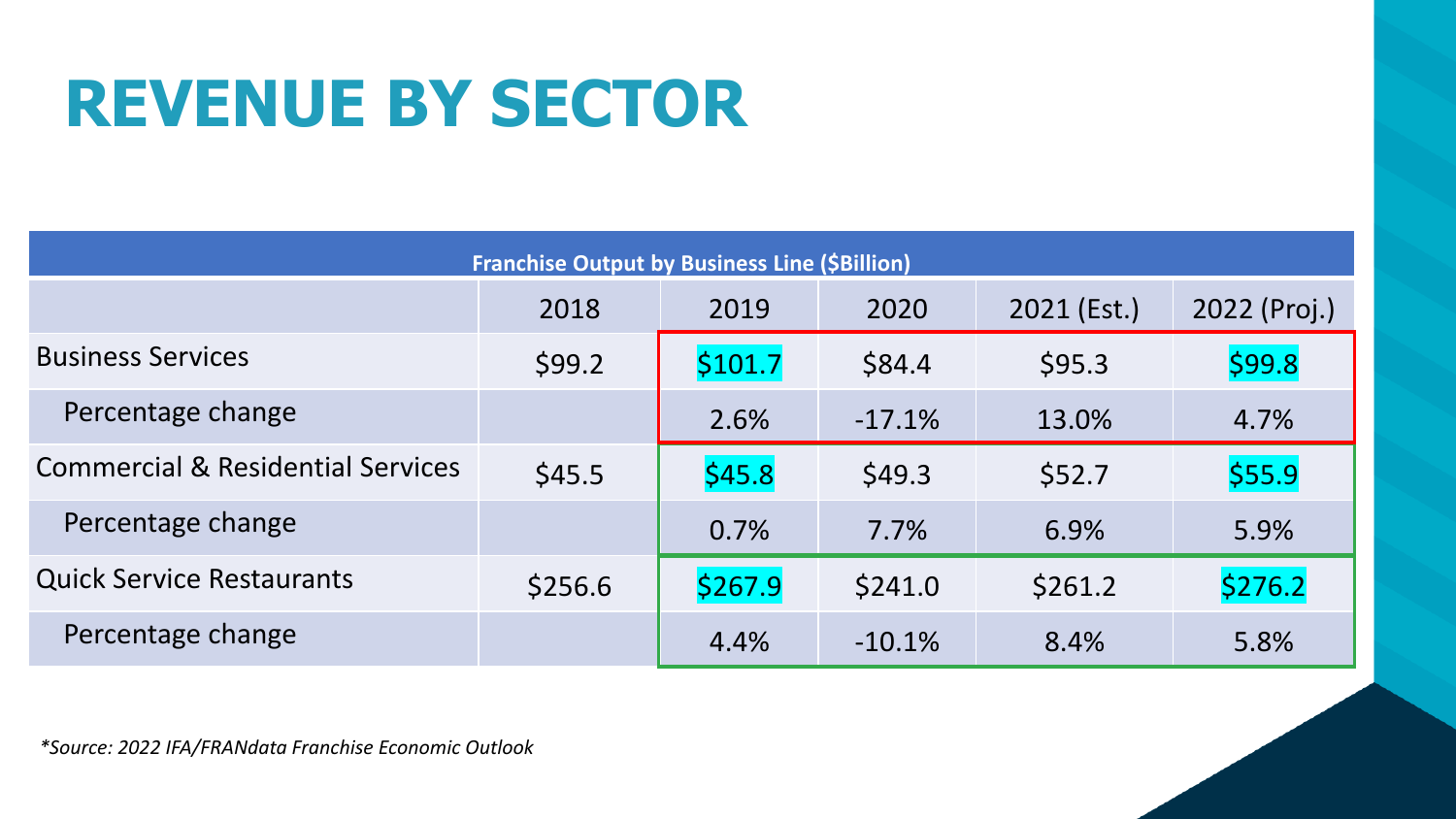## **UNIT RETENTION & GROWTH BY SECTOR**

| <b>Franchise Establishments by Business Line</b> |         |         |         |               |              |  |
|--------------------------------------------------|---------|---------|---------|---------------|--------------|--|
|                                                  | 2018    | 2019    | 2020    | $2021$ (Est.) | 2022 (Proj.) |  |
| <b>Business Services</b>                         | 103,886 | 102,645 | 97,732  | 99,296        | 100,727      |  |
| Percentage change                                |         | $-1.2%$ | $-4.8%$ | 1.6%          | 1.4%         |  |
| <b>Commercial &amp; Residential Services</b>     | 66,495  | 67,226  | 73,116  | 75,678        | 77,708       |  |
| Percentage change                                |         | 1.1%    | 8.8%    | 3.5%          | 2.7%         |  |
| <b>Quick Service Restaurants</b>                 | 194,395 | 196,794 | 183,543 | 188,402       | 192,426      |  |
| Percentage change                                |         | 1.2%    | $-6.7%$ | 2.6%          | 2.1%         |  |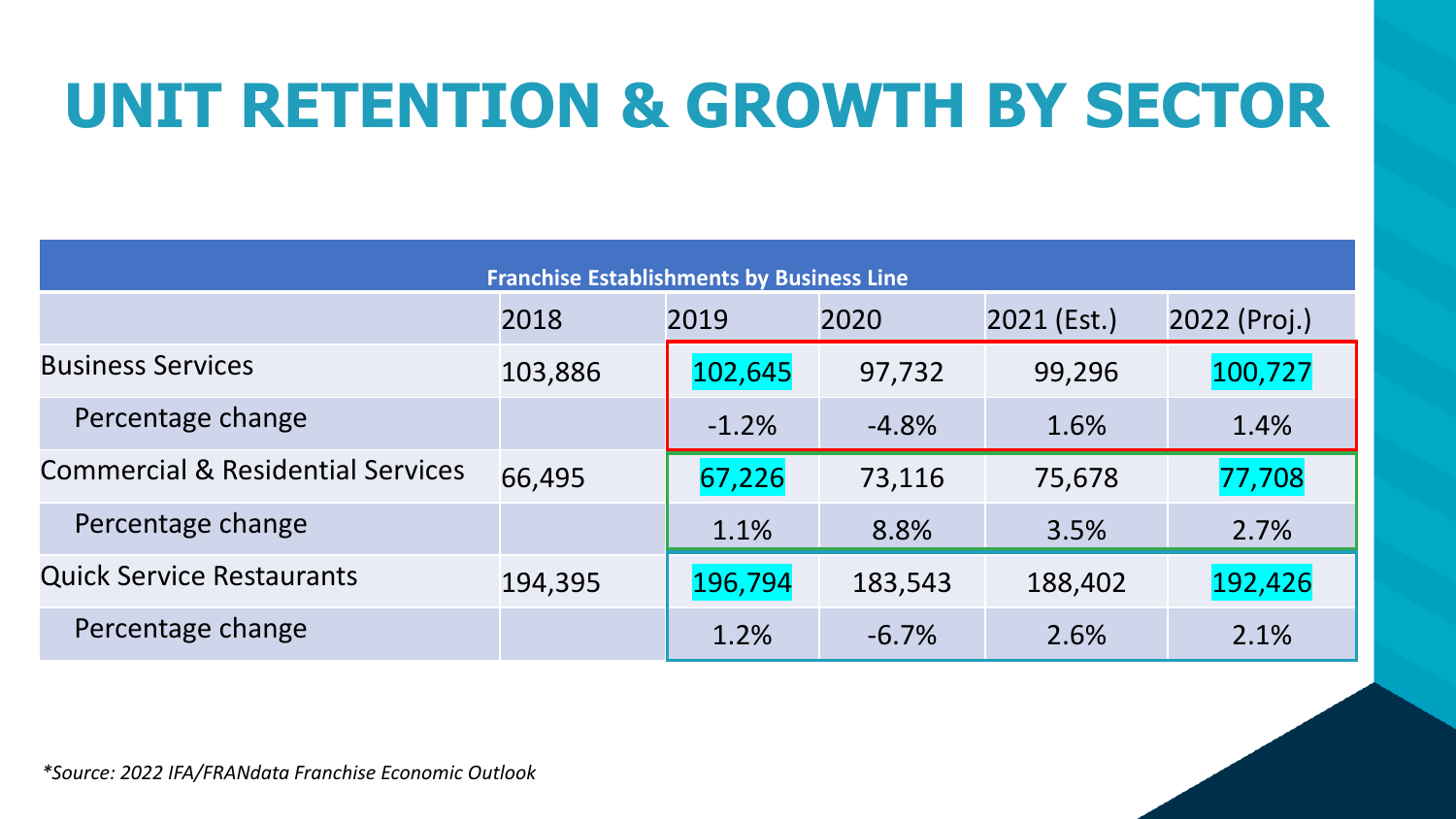## **EMPLOYMENT BY SECTOR**

| <b>Franchise Employment by Business Line</b> |           |           |           |               |              |  |
|----------------------------------------------|-----------|-----------|-----------|---------------|--------------|--|
|                                              | 2018      | 2019      | 2020      | $2021$ (Est.) | 2022 (Proj.) |  |
| <b>Business Services</b>                     | 629,027   | 624,388   | 564,863   | 586,523       | 604,362      |  |
| Percentage change                            |           | $-0.7%$   | $-9.5%$   | 3.8%          | 3.0%         |  |
| <b>Commercial &amp; Residential Services</b> | 250,318   | 252,803   | 253,682   | 288,542       | 303,096      |  |
| Percentage change                            |           | 1.0%      | 0.3%      | 13.7%         | 5.0%         |  |
| <b>Quick Service Restaurants</b>             | 3,770,426 | 3,880,612 | 3,544,759 | 3,728,402     | 3,810,044    |  |
| Percentage change                            |           | 2.9%      | $-8.7%$   | 5.2%          | 2.2%         |  |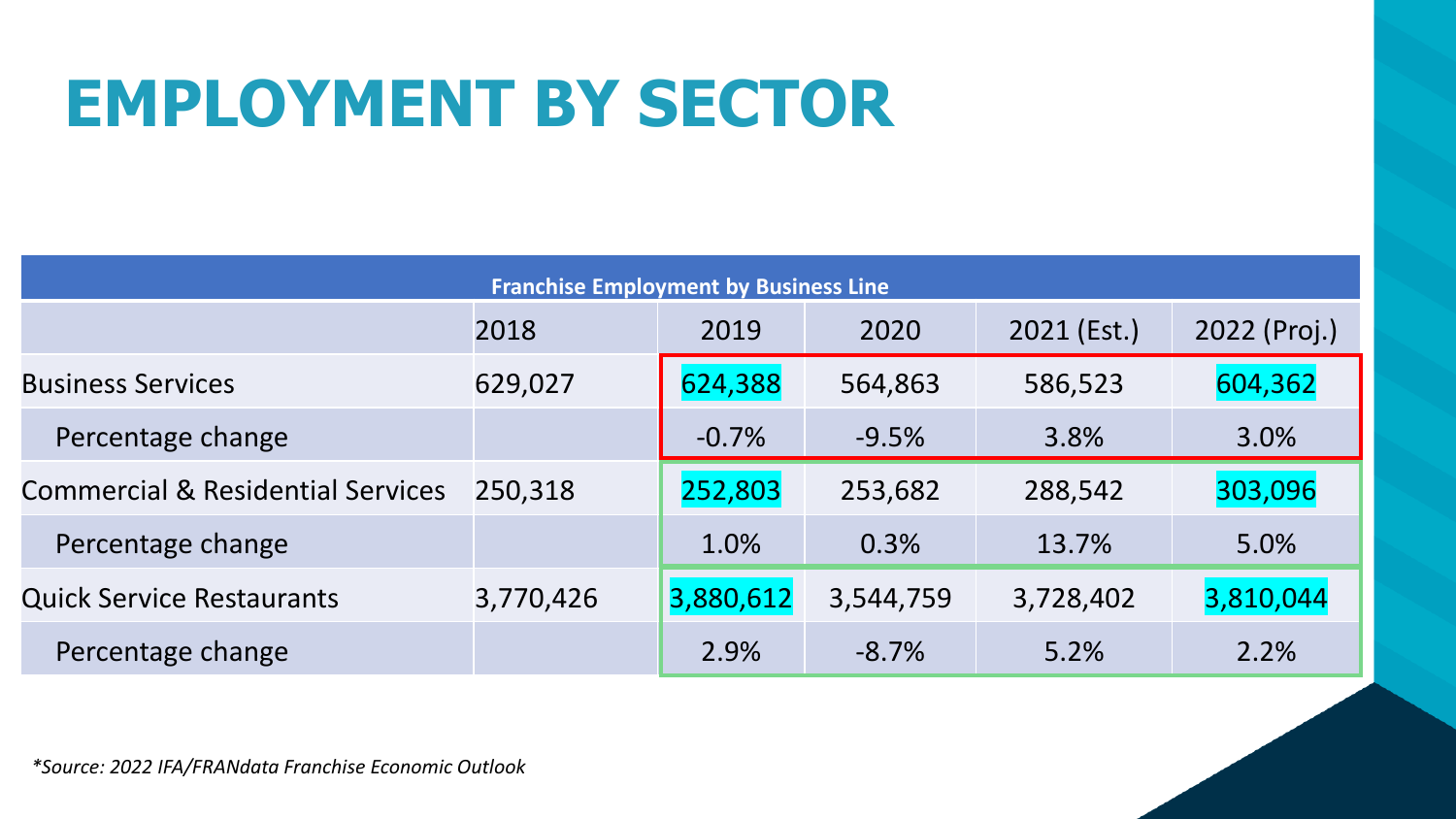## **Sector Outlook Key Take-Aways**

Good News For Some, Bad News for Others

Business Services

• Recovery is still ongoing with revenue increasing compared to 2021 but will not reach 2019 levels

**QSR** 

- 2022 revenues set to outpace 2019
- With fewer employees and shrinking number of units = Increased Efficiencies

Commercial Residential Services

• Outpacing 2019 on all fronts- Revenue, Unit Growth, and Employment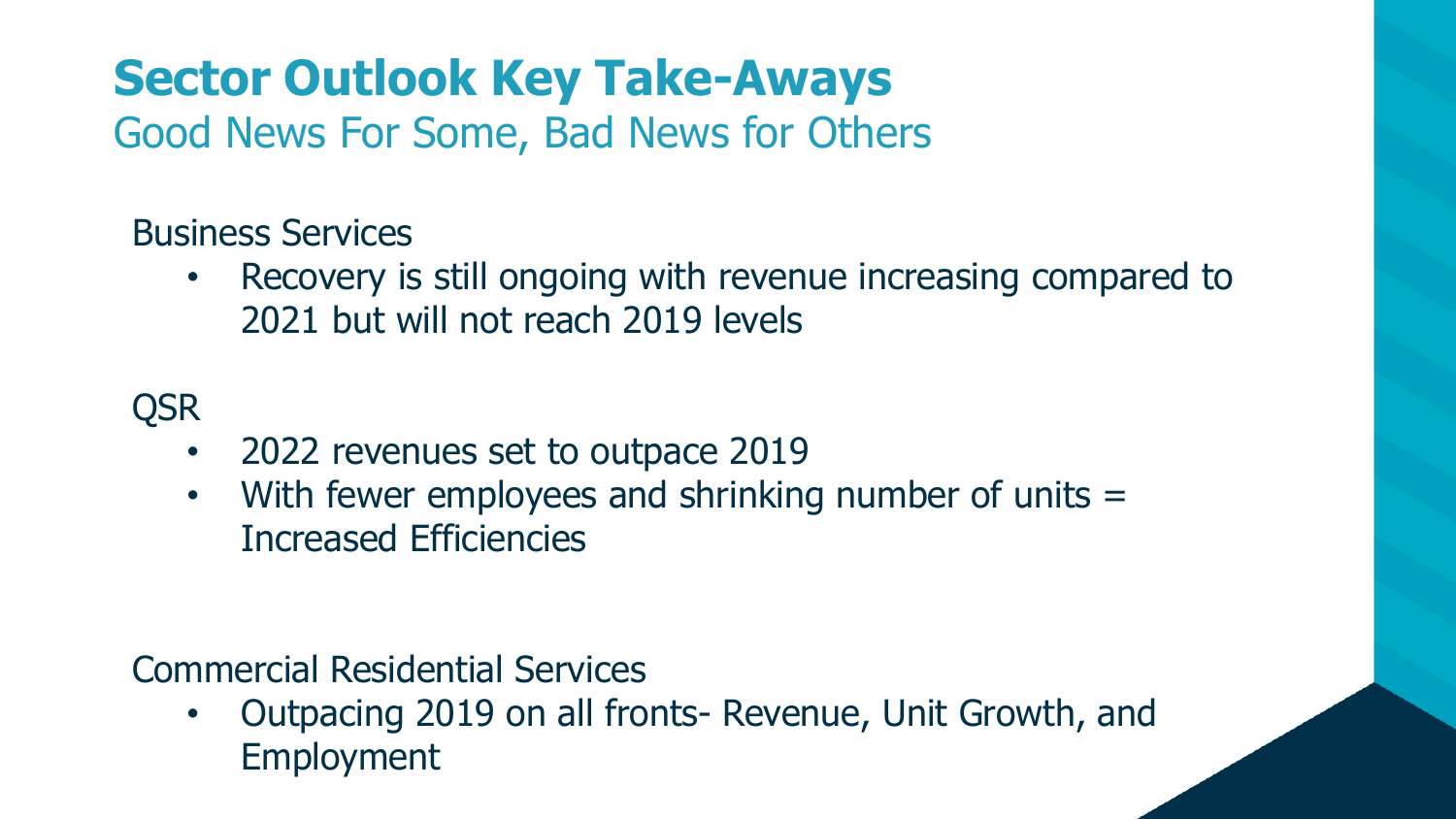## **SBA 7A FRANCHISE LOAN VOLUME**



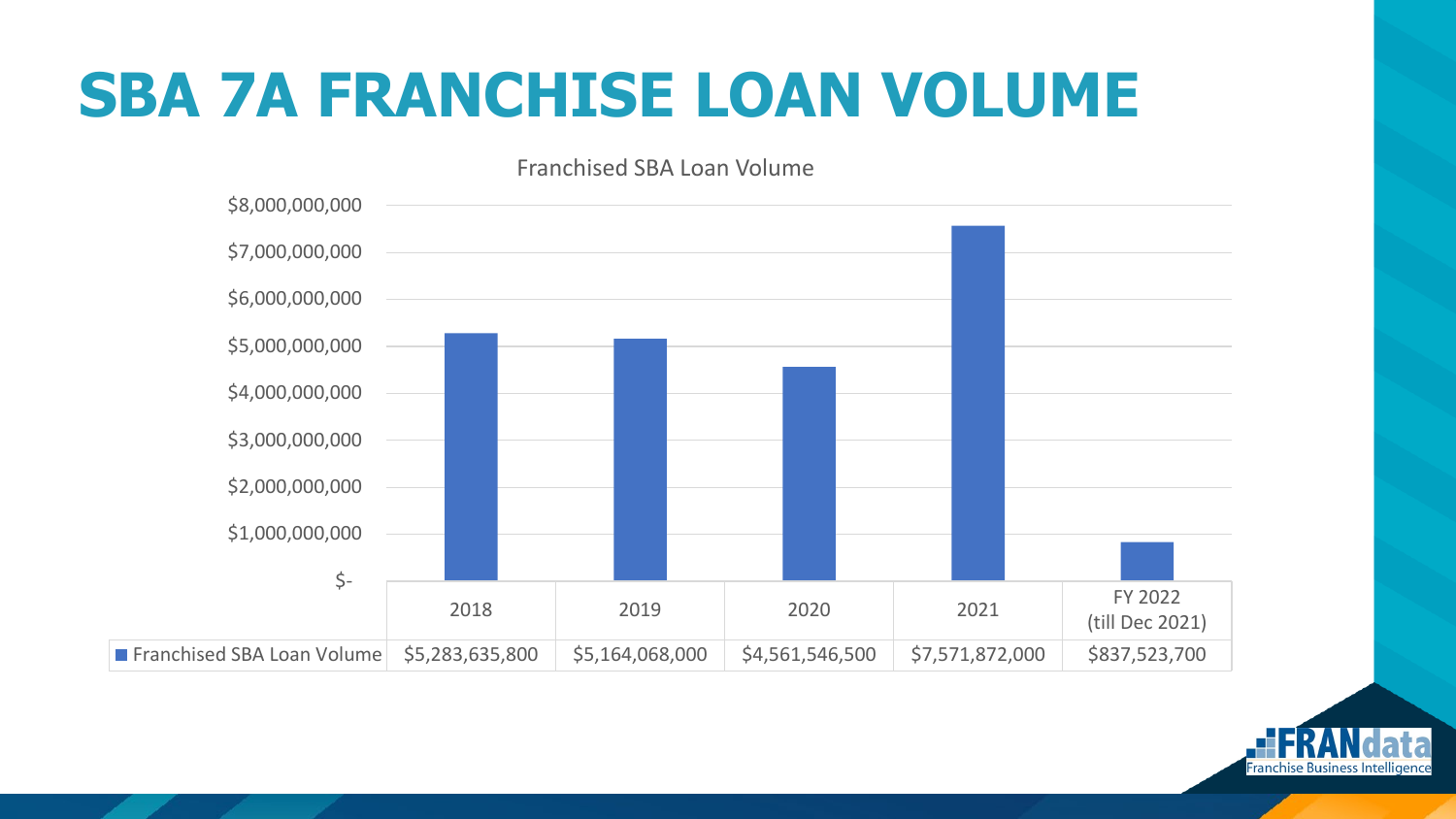## **WHY DOES LOAN SIZE MATTER?**

|                                    |                        |             |                   | <b>MAX</b>   |                 |
|------------------------------------|------------------------|-------------|-------------------|--------------|-----------------|
|                                    | <b>AVERAGE OF FUND</b> |             | <b>AVERAGE</b>    | <b>FUND</b>  | <b>MIN FUND</b> |
| <b>INDUSTRY</b>                    | <b>SCORE</b>           |             | <b>INVESTMENT</b> | <b>SCORE</b> | <b>SCORE</b>    |
| Pet-Related                        | 743                    | $\varsigma$ | 816,289           | 820          | 705             |
| <b>Beauty-Related</b>              | 666                    | \$          | 541,885           | 845          | 560             |
| Food                               | 663                    | \$          | 933,611           | 910          | 320             |
| Child-Related                      | 648                    | $\varsigma$ | 1,176,957         | 900          | 320             |
| <b>Services</b>                    | 639                    | \$          | 396,271           | 890          | 360             |
| Automotive                         | 638                    | \$          | 435,385           | 865          | 525             |
| <b>Sports &amp; Recreation</b>     | 625                    | \$          | 1,819,215         | 790          | 320             |
| <b>Fitness</b>                     | 591                    | \$          | 416,135           | 710          | 335             |
| Retail                             | 576                    | $\varsigma$ | 239,860           | 740          | 370             |
| <b>Building &amp; Construction</b> | 569                    | $\varsigma$ | 188,815           | 765          | 385             |
| <b>Health</b>                      | 542                    | $\varsigma$ | 140,491           | 785          | 375             |
| <b>Business-Related</b>            | 516                    | \$          | 290,560           | 680          | 335             |
| <b>Real Estate</b>                 | 505                    | \$          | 111,807           | 515          | 495             |
| <b>Maintenance Services</b>        | 491                    | \$          | 148,067           | 780          | 345             |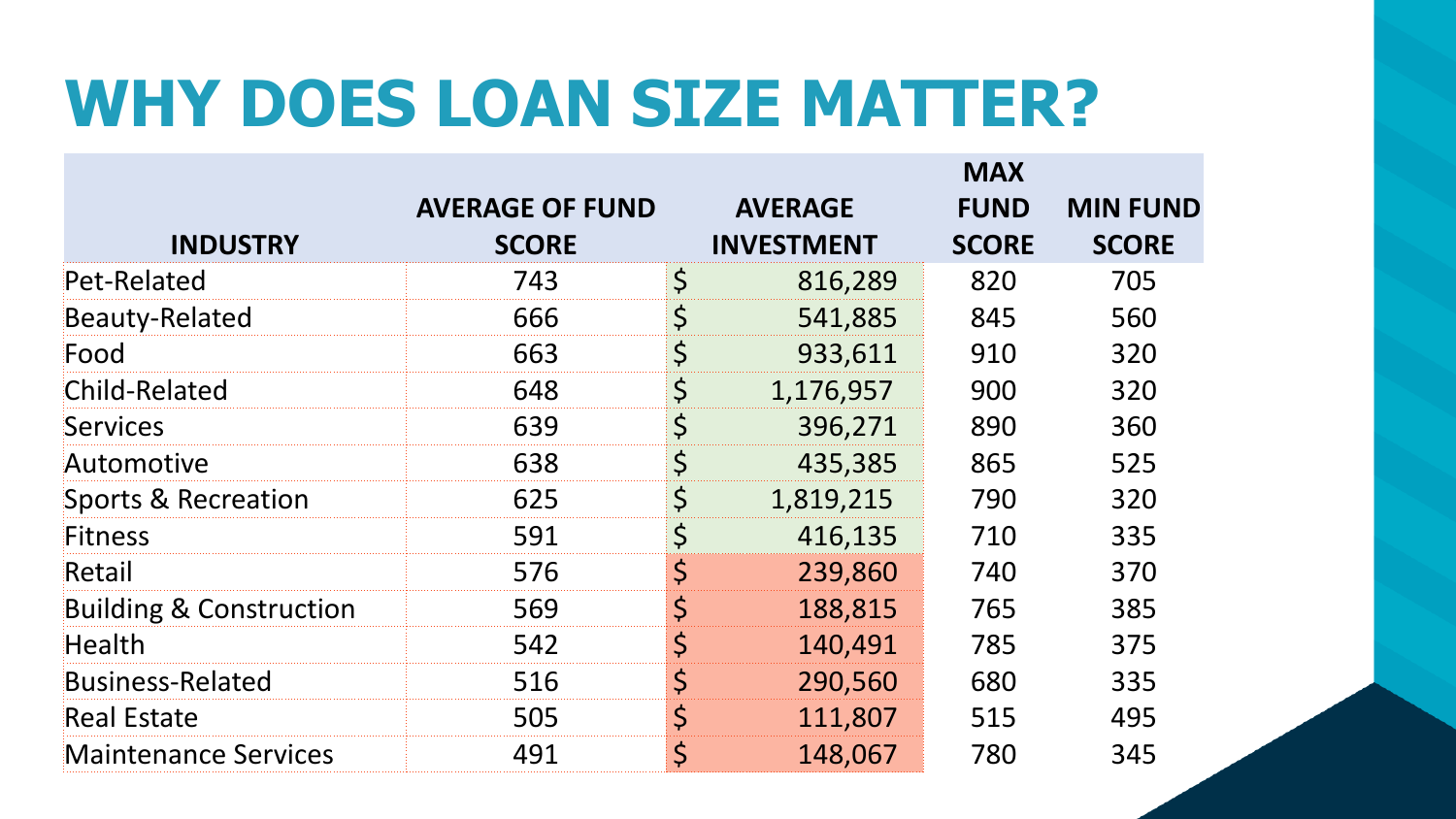## **LOAN PERFORMANCE**

| <b>FUND SCORE</b> | <b>EXPECTED LOAN</b><br><b>PERFORMANCE</b> |
|-------------------|--------------------------------------------|
| > 800             | >93.5%                                     |
| 700-800           | 90.1%-93.5%                                |
| 600-700           | 89.5%-90.1%                                |
| 500-600           | 87.6%-89.7%                                |
| $<$ 500           | < 87.6%                                    |

#### **FRANCHISE CREDIT SCORING (FUND) MODEL**

| <b>A LENDER'S RISK</b><br><b>ASSESSMENT</b> |             | <b>WHAT DOES THIS MEANS</b><br><b>FOR FRANCHISEES</b>                                                              |
|---------------------------------------------|-------------|--------------------------------------------------------------------------------------------------------------------|
| <b>Low Default Risk</b>                     | 750 - 950   | <b>Access to the Best Credit Terms fixed</b><br>rate financing, low equity payments,<br>easier process             |
| <b>Moderate Default Risk</b>                | $650 - 750$ | Favorable terms, but not the best terms                                                                            |
| <b>At Risk</b>                              | $550 - 650$ | <b>Need Strong Borrower to Overcome</b><br><b>Franchisor Credit Concerns - Reduced</b><br><b>Access to Capital</b> |
| <b>High Default Risk</b>                    | 550 BELOW   | <b>High borrowing costs or loan denials</b>                                                                        |
|                                             |             |                                                                                                                    |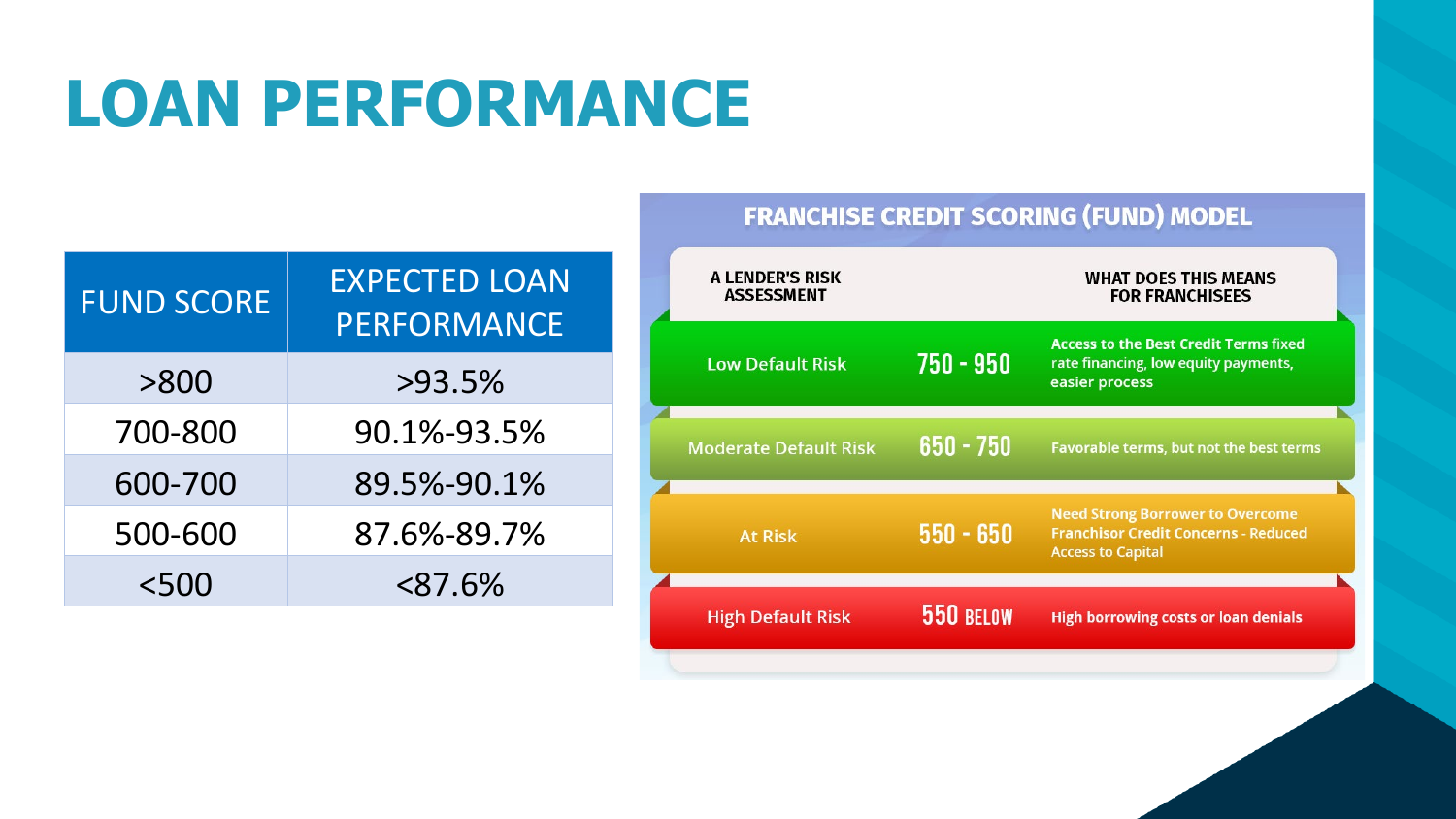## **FUND CREDIT MODEL**

| <b>Franchise System Performance</b>    | 43% |  |  |
|----------------------------------------|-----|--|--|
| <b>Unit Level Outcomes</b>             |     |  |  |
| Historical Unit Success Rate™ (HSR)    | 21% |  |  |
| <b>Resale Activity Level</b>           |     |  |  |
| <b>Unit Level Performance</b>          |     |  |  |
| Same-Store Sales Growth/Average Unit   |     |  |  |
| <b>Revenue Growth</b>                  | 18% |  |  |
| <b>Unit Economics</b>                  |     |  |  |
| <b>Franchisee Level Assessment</b>     |     |  |  |
| Franchisor-Franchisee Relationship     | 4%  |  |  |
| <b>Franchisor Performance Rating</b>   | 30% |  |  |
| <b>Financial Performance</b>           |     |  |  |
| Recurring Revenue Self-Sufficiency™    | 5%  |  |  |
| <b>Financial Statement Strength</b>    | 5%  |  |  |
| <b>System Support and Expense</b>      | 9%  |  |  |
| Commitment                             |     |  |  |
| <b>Management Experience/Stability</b> | 4%  |  |  |
| <b>Prospect Screening</b>              | 4%  |  |  |
| <b>Franchise Agreement Assessment</b>  | 4%  |  |  |
| <b>Unit Level Projections</b>          | 26% |  |  |
| Projected Unit Success™                | 26% |  |  |
|                                        | 100 |  |  |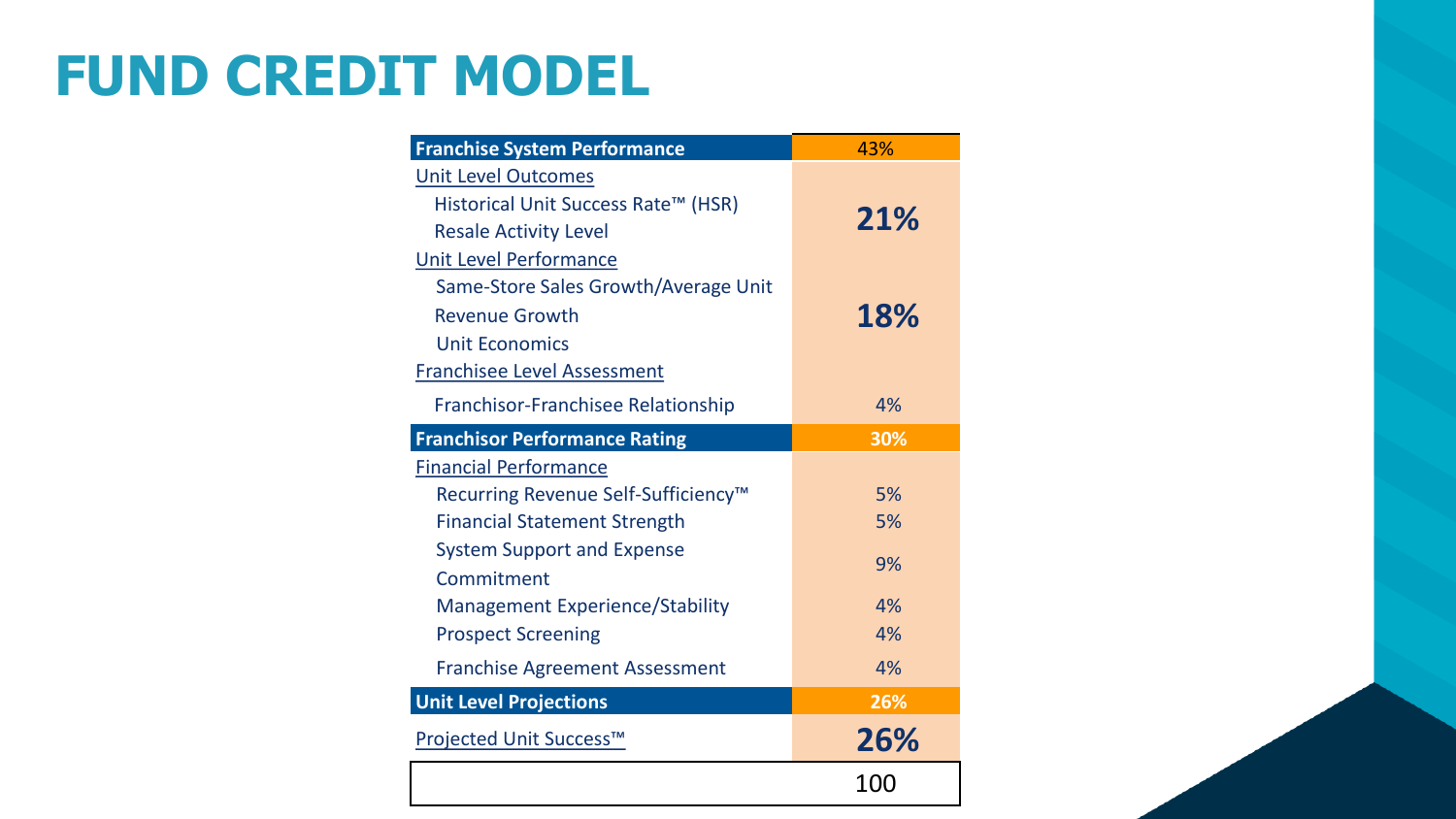## **HISTORIC UNIT SUCCESS RATES**

#### **Actual Brand Example**

- 100 franchised unit brand
- At one point had close to 210 franchised units.
- Lost 201 units over 8 years.
- 195 units stopped within a few years of operating.
- SBA Data for this brand shows zero losses for five loans over a 10-year period.



#### **Historical Unit Success Rate**

**Compounded Unit Success Rate Distribution (all franchising)**

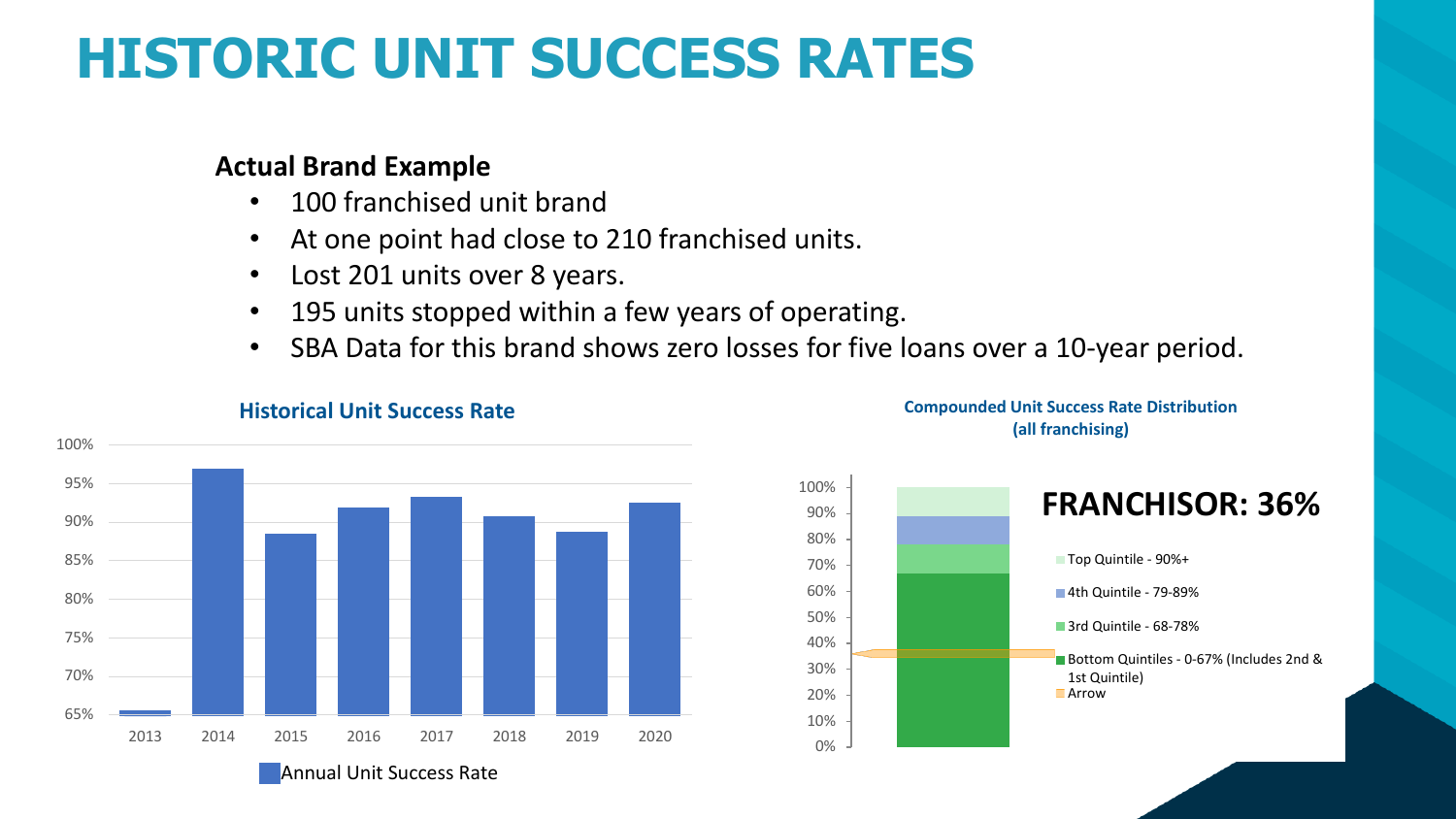## **NO UNIT ECONOMIC NEWS= BAD NEWS**

#### BAD NEWS AND NO NEWS IS THE SAME: BAD NEWS INDUSTRIES % of brands with score >0

**CONSIDERED EASY TO LEND TO CONSIDERED HARD(ER) TO LEND TO**

|                                    |                | <b>UNIT</b>      |
|------------------------------------|----------------|------------------|
| <b>INDUSTRY</b>                    | <b>SSS/AUV</b> | <b>ECONOMICS</b> |
| Pet-Related                        | 83%            | 67%              |
| Food                               | 88%            | 64%              |
| <b>Building &amp; Construction</b> | 82%            | 59%              |
| Automotive                         | 70%            | 55%              |

|                                |     | <b>UNIT</b>              |
|--------------------------------|-----|--------------------------|
| <b>INDUSTRY</b>                |     | <b>SSS/AUV ECONOMICS</b> |
| <b>Sports &amp; Recreation</b> | 45% | 27%                      |
| <b>Business-Related</b>        | 59% | 27%                      |
| <b>Maintenance Services</b>    | 79% | 20%                      |
| <b>Real Estate</b>             | 47% | 6%                       |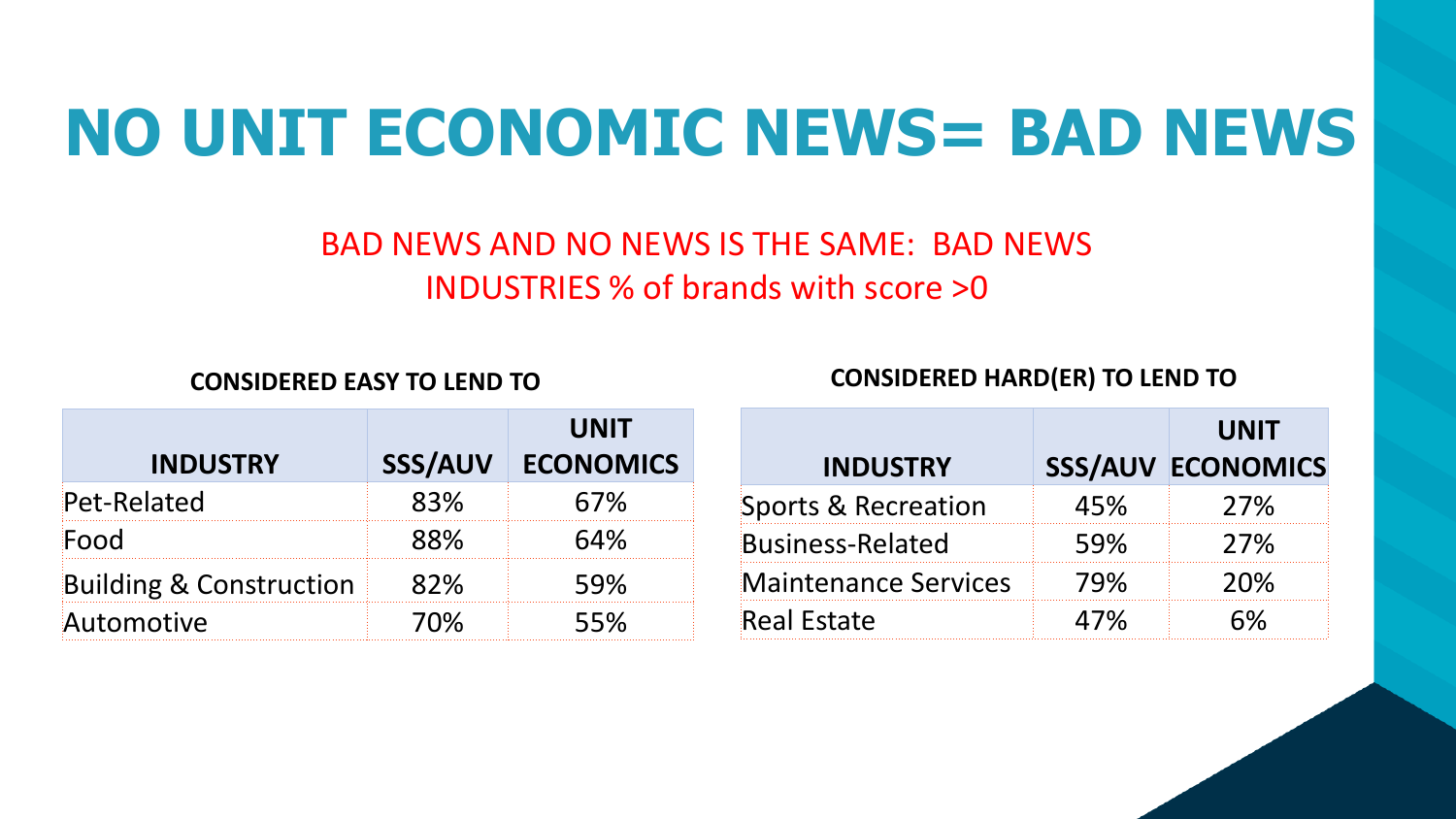## **WHAT DOES THE SBA DATA SHOW?**

#### SBA Loan Failure Relationship to FUND Score

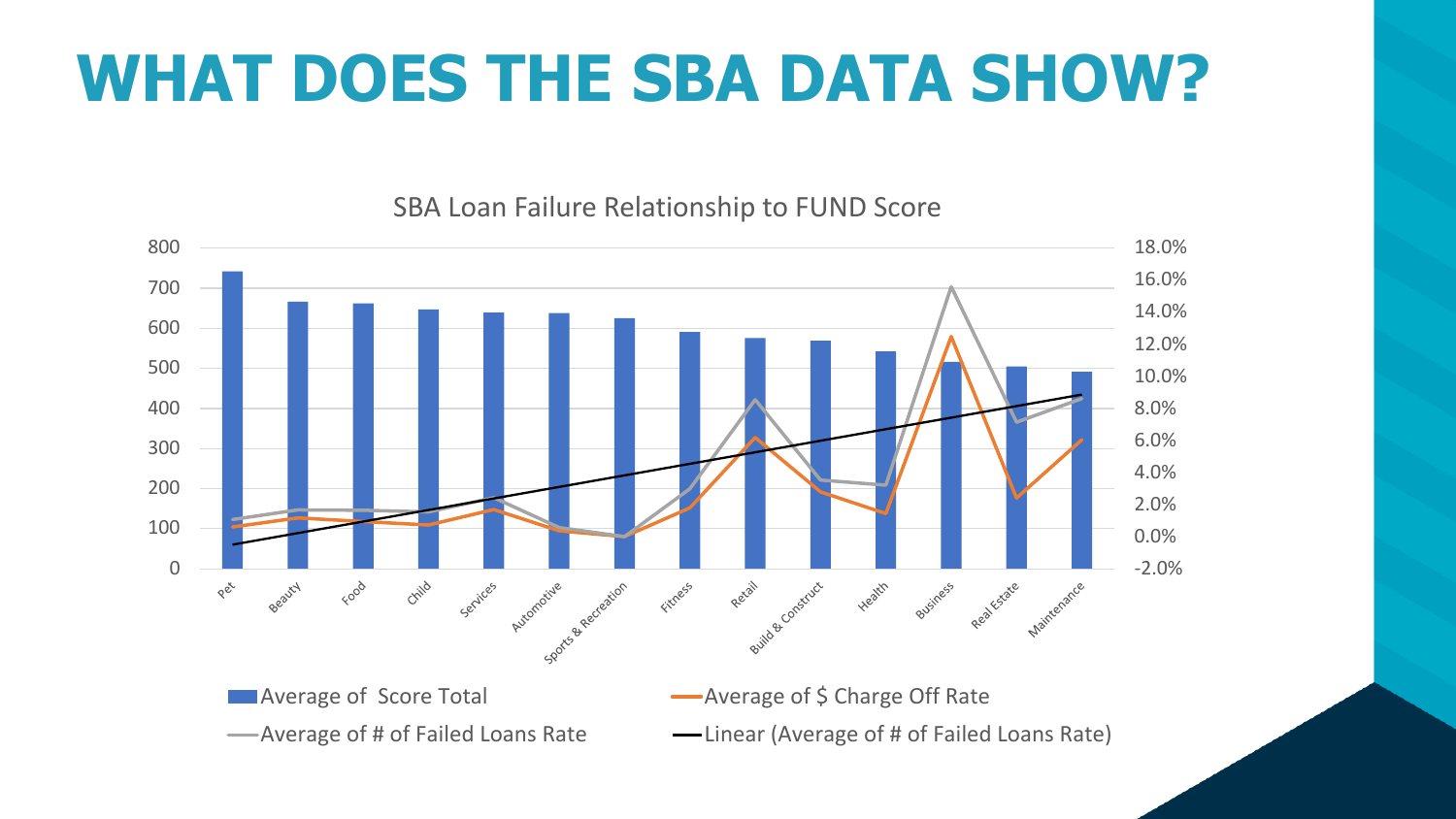## **WHAT ARE LENDERS PAYING ATTENTION TO?**

- Success rates and franchisee unit level economics
- Franchise brand performance relative to 2019
- Industry specific challenges (over-saturation, lack of demand, COVID)
- Start-up cost and labor cost projections.
- Lenders saw fewer defaults than would have been expected in a crisis, but some are concerned that defaults are yet to come, while others are using it to justify opening their credit box
	- Example...SBA made payments for a year...hard to default in that circumstance
- Extra cash on the balance sheet does not mean franchisee is doing well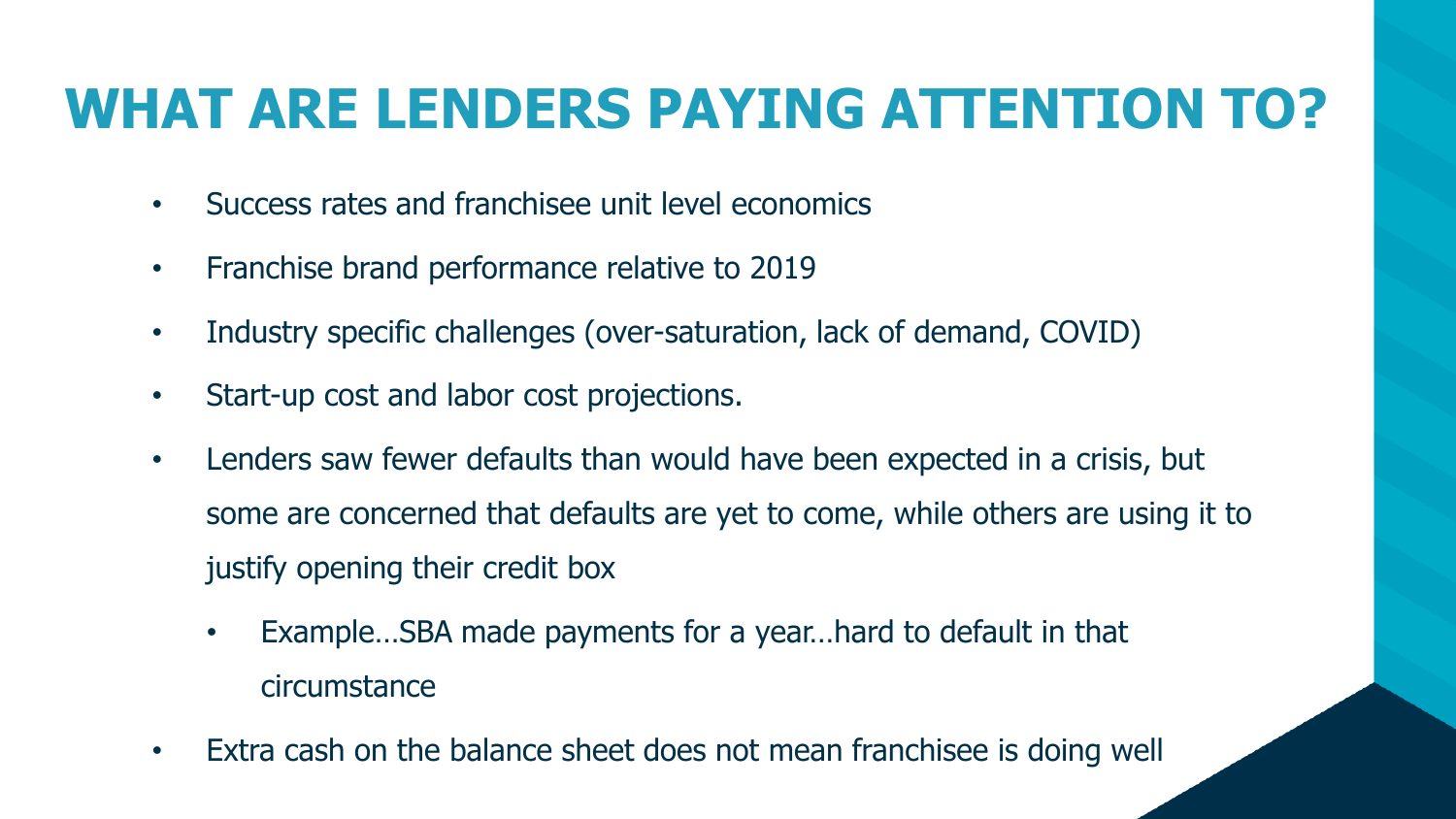## **WHAT ARE LENDERS PAYING ATTENTION TO?**

- No payment defaults 2 years does not mean franchisee is doing well
- Lenders are faced with unknowns because "we don't know who's teetering and who's not"
- The traditional metrics by which lenders evaluate opportunities are no longer reliable, so lenders are creating new metrics
- These uncertainties are making Credit Officers more conservative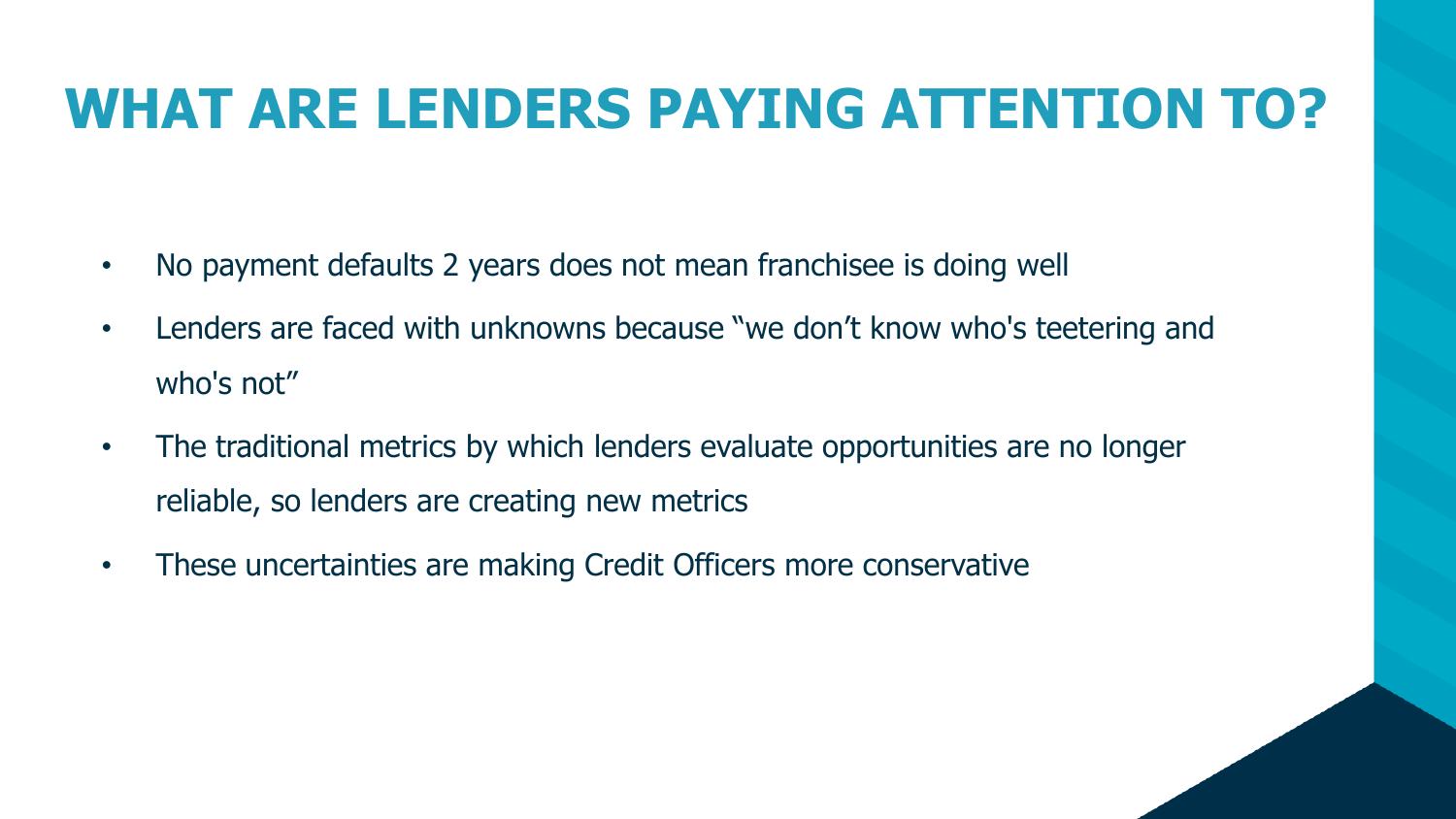## **WHAT DOES THIS MEAN FOR FRANCHISORS?**

- Need to do what it takes to keep franchisees open
- Know what the SBA data says on your brand and your FUND report because lenders are looking for validation from 3rd parties
- Transparency explain what is going on  $-$  in the FDD, through a Bank Credit Report & Direct Relationship w Lenders
- Education Preparing franchisee borrowers for the deeper level of due diligence that lenders will require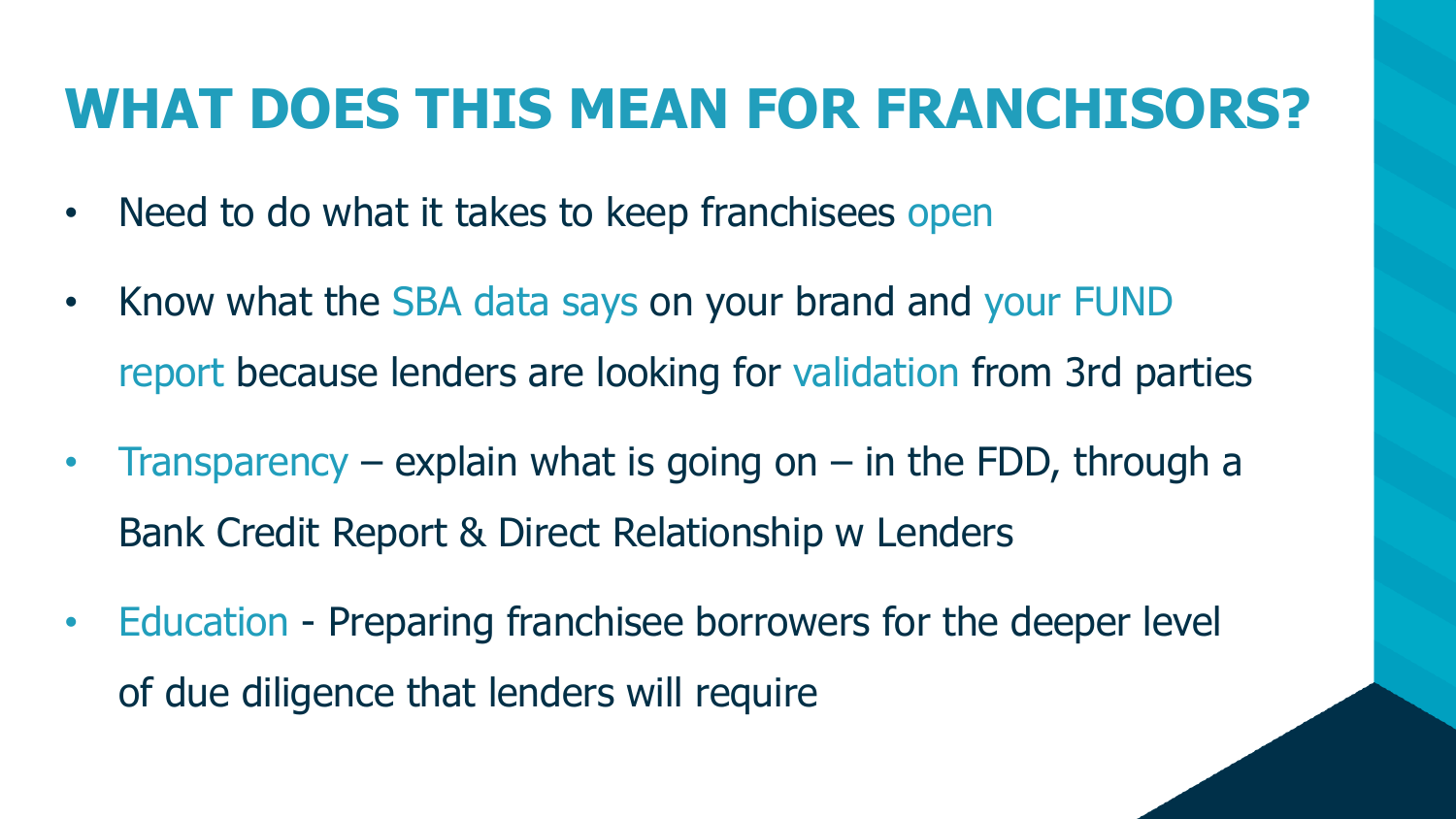# **First Time Franchisees Under/Over \$350k**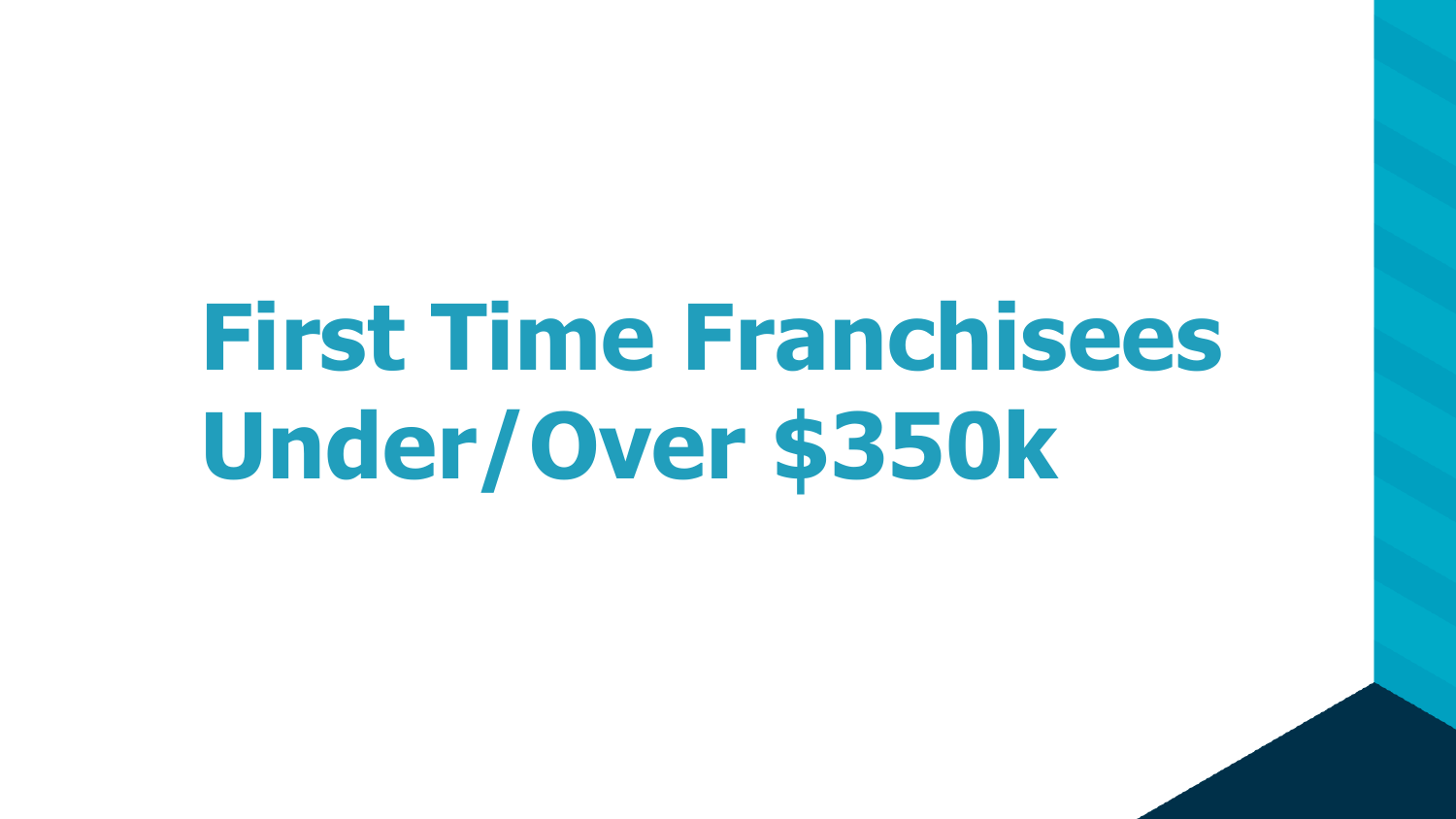# **SBA/ROBS Updates**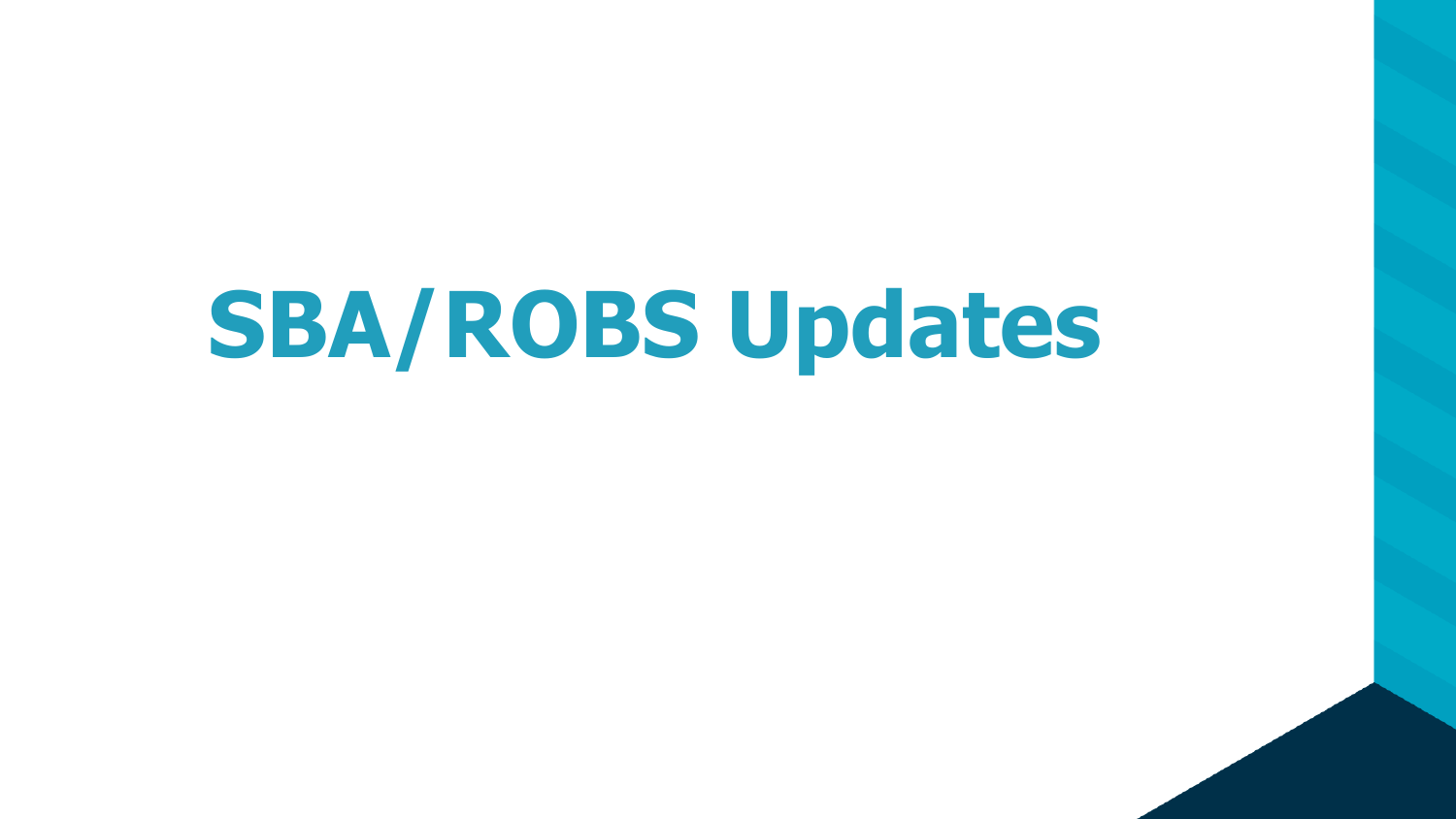# **Multi Unit Strategies**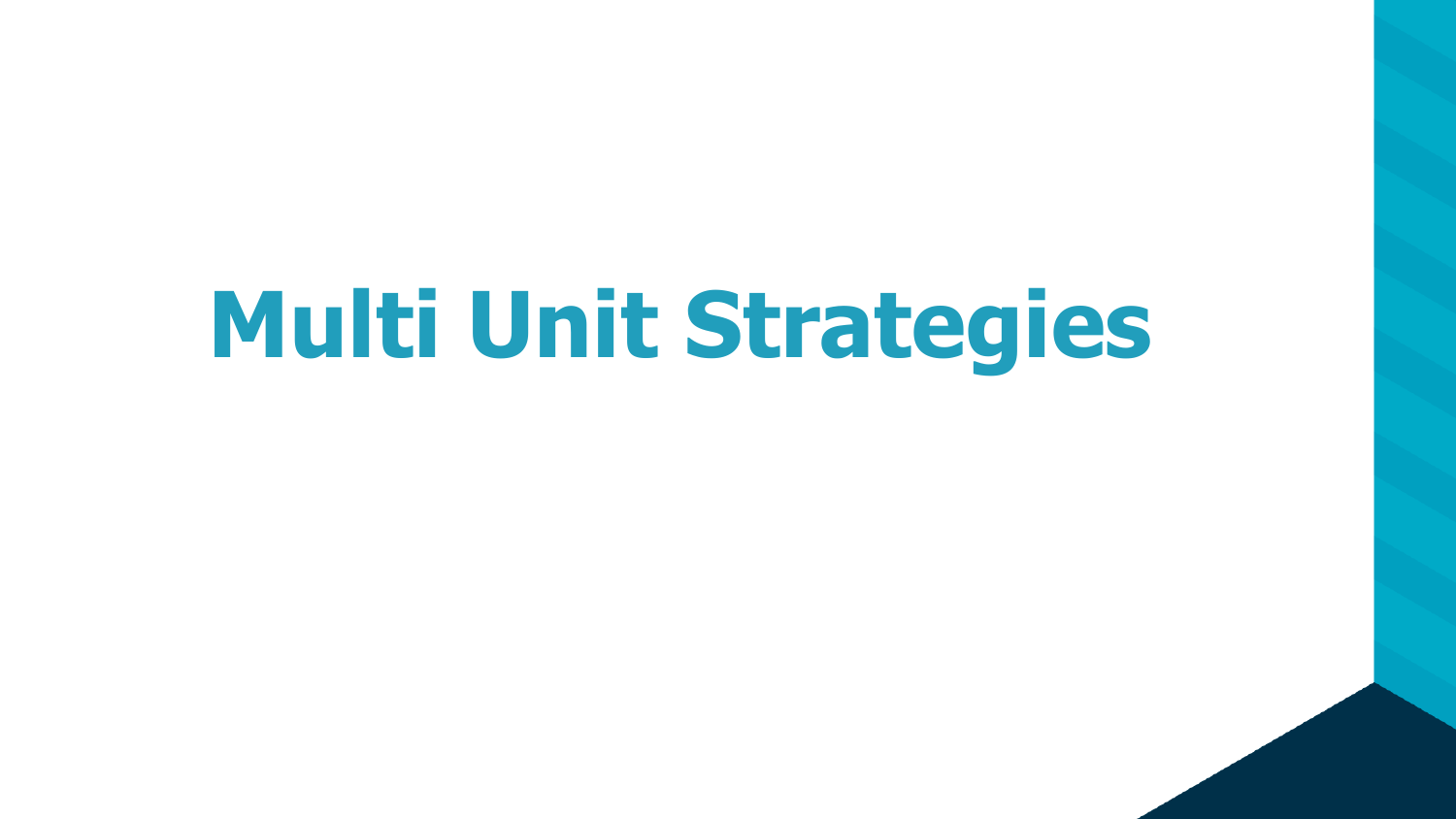## **Transfers/Resales**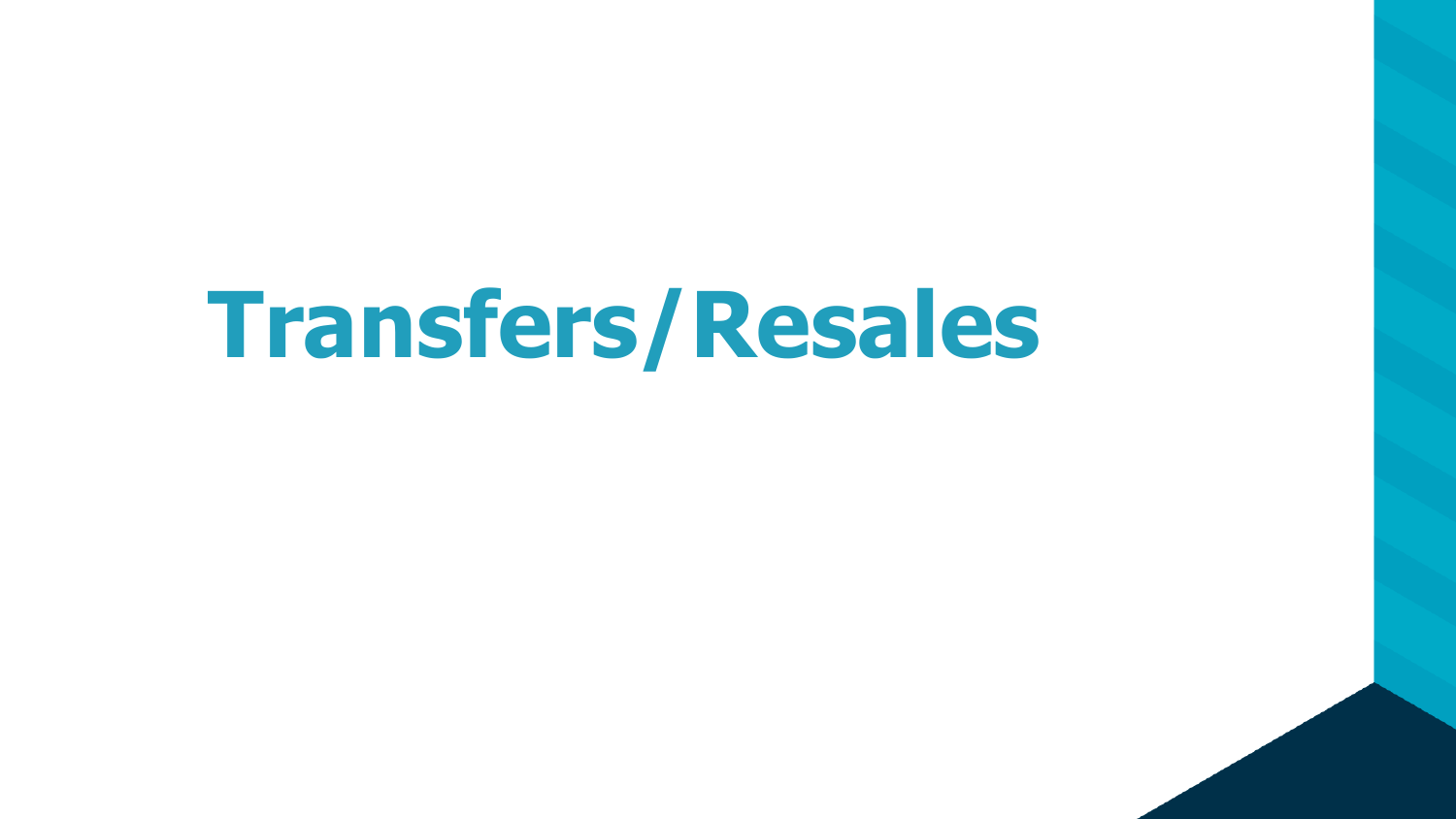# **Item 7 Inflation/Supply Chain Issues**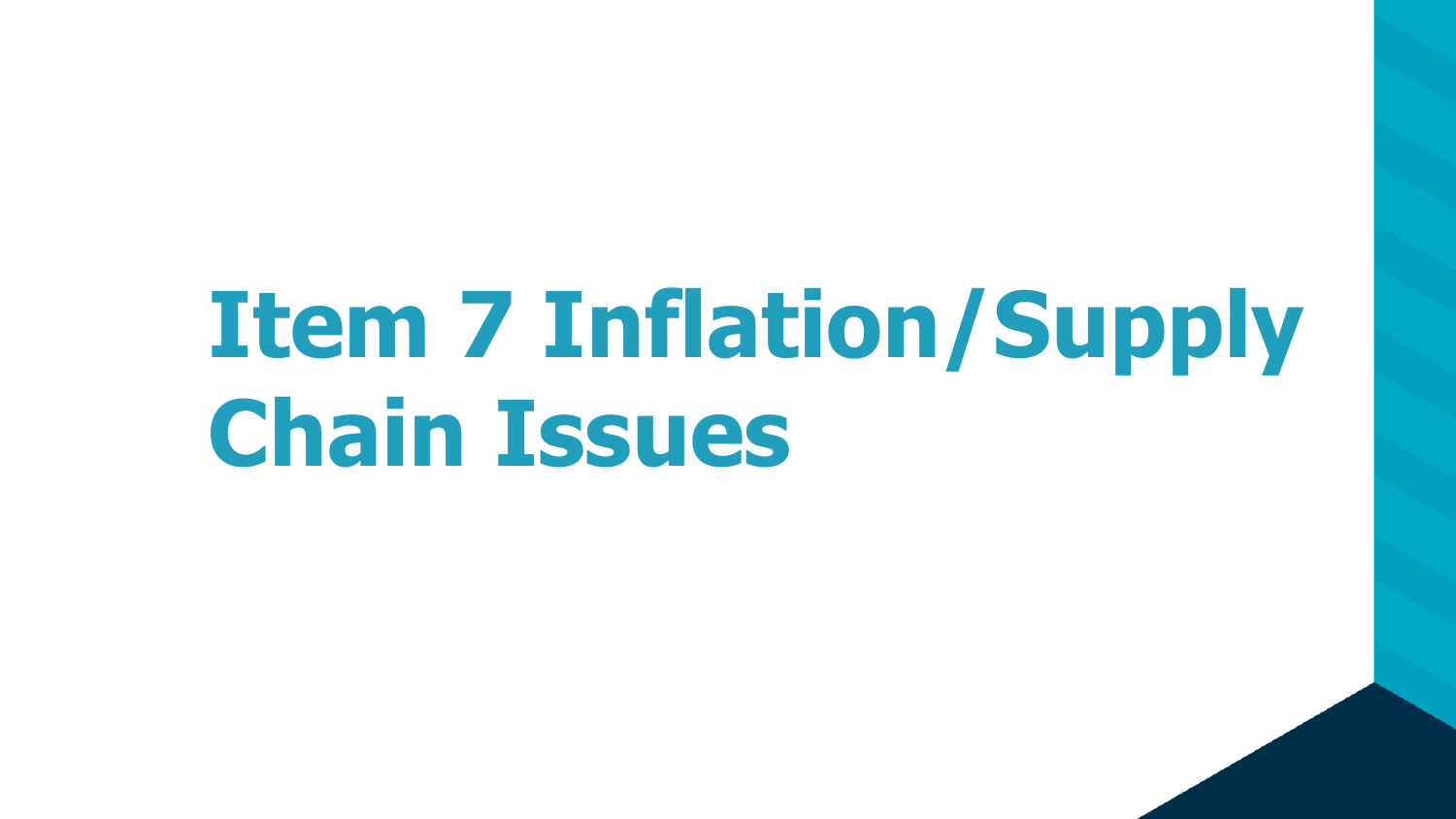# **Covid Fatigue/Windfall**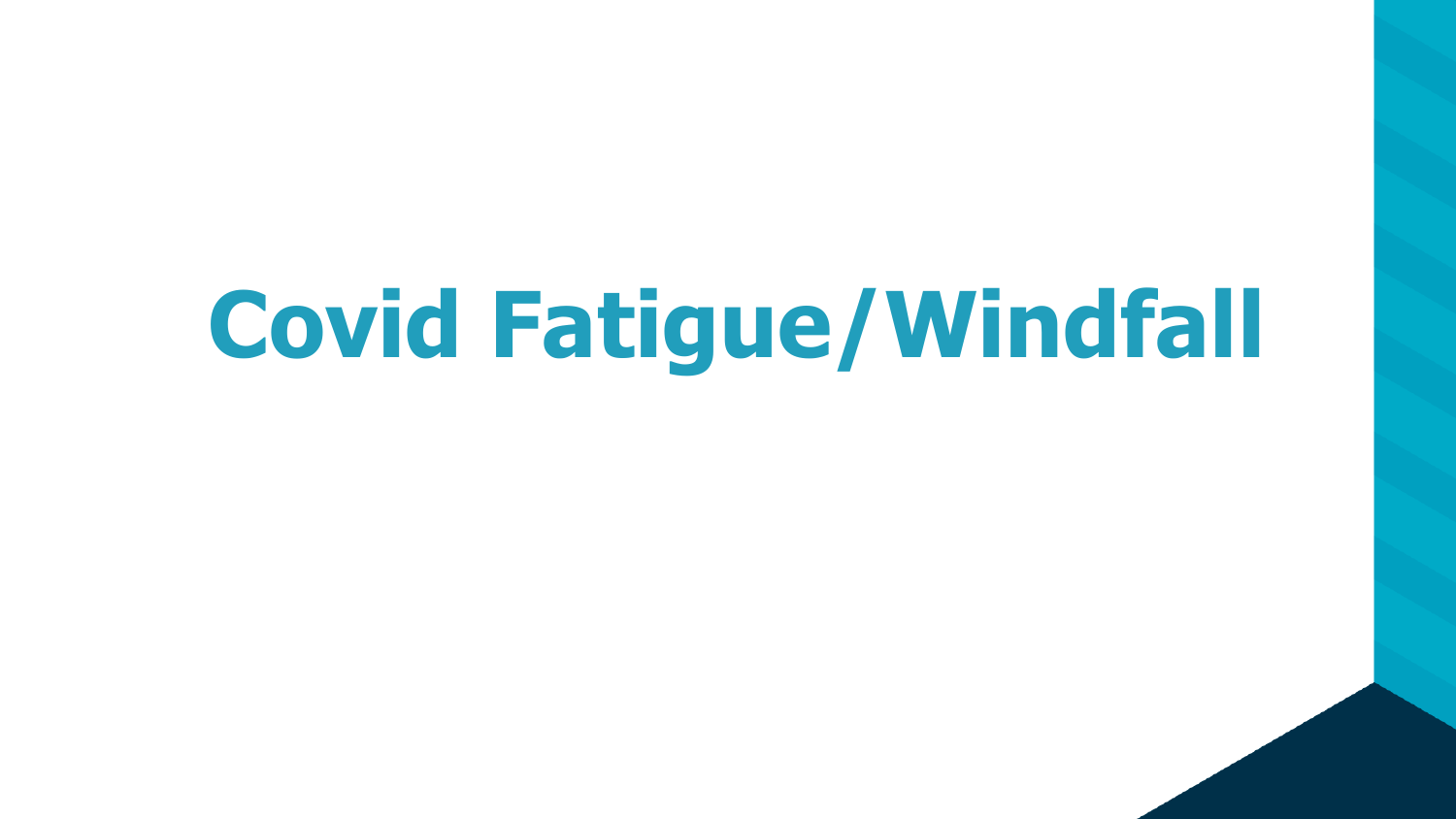# **Lender Quirkiness**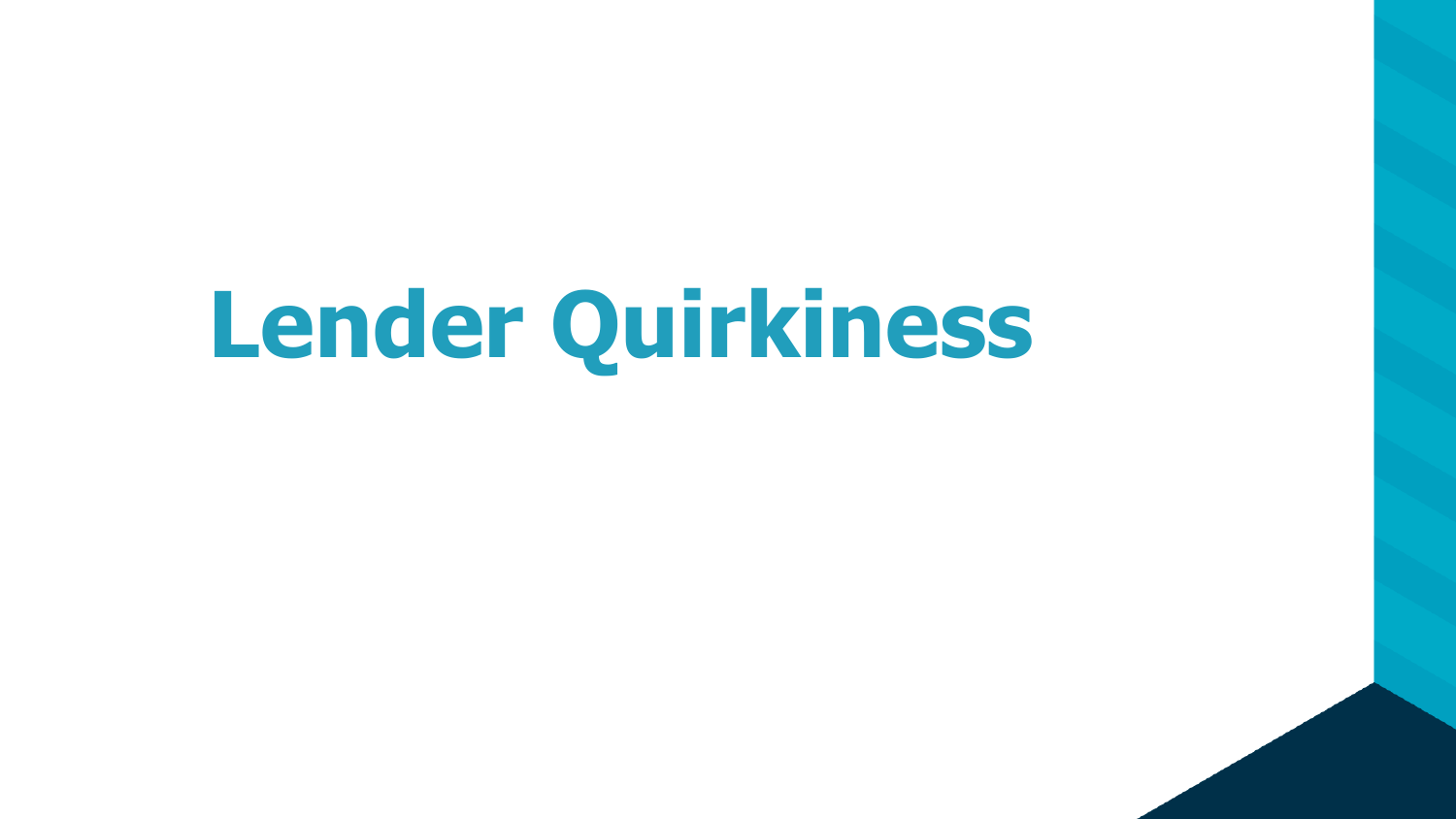# **Lightning Round**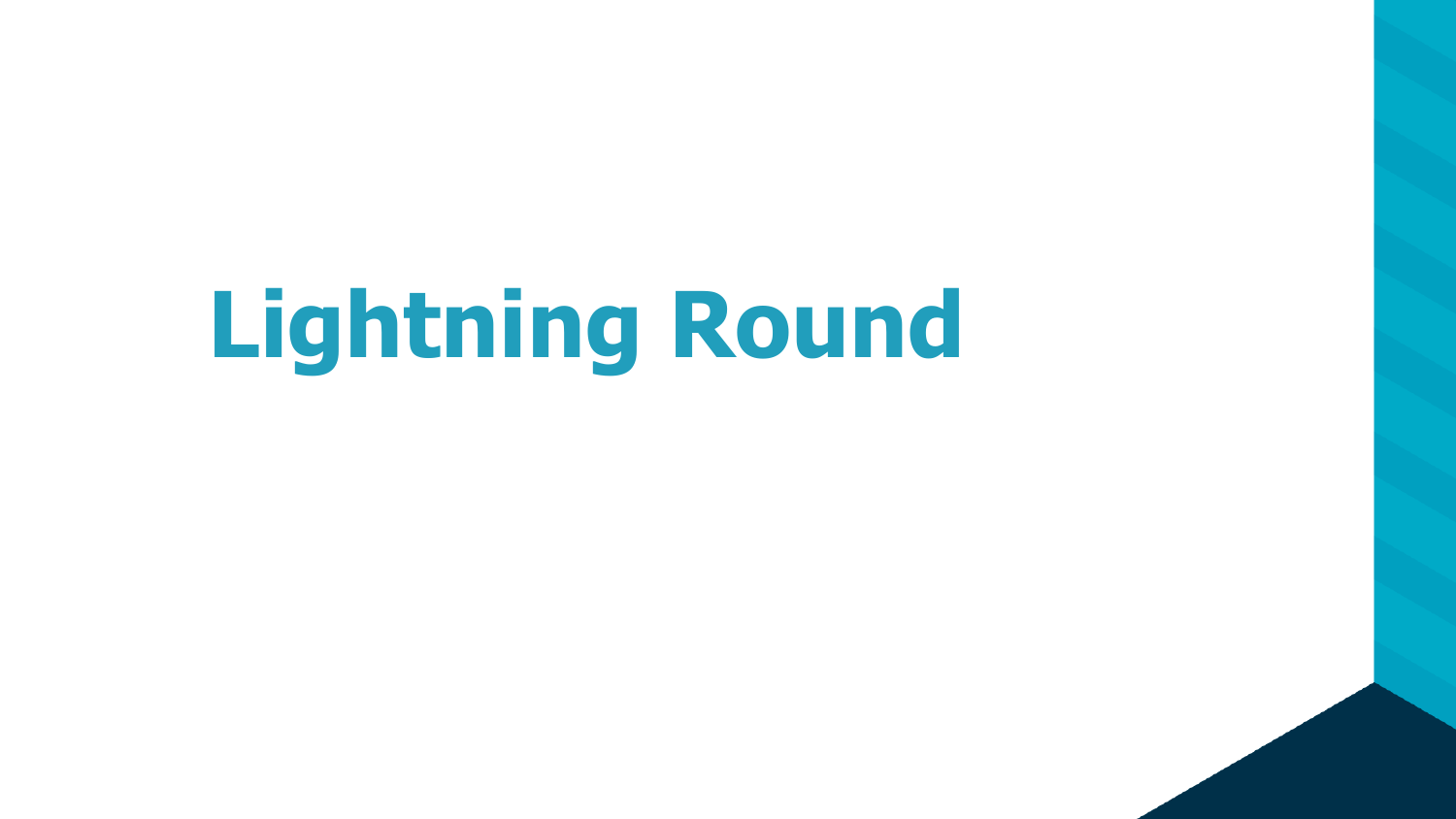## **KEY TAKEAWAYS**

- $\checkmark$  Your franchisees need to make money they're relying on you tweaking your system to assure that they do.
	- ⁇ What can you do as a brand to support this?
- $\checkmark$  Buildout costs are skyrocketing
	- ⁇ How can you mitigate that?
- $\checkmark$  Interest rates are rising
	- ⁇ Can your business model tolerate 8%, 10%?
- $\checkmark$  Financing involves more than lending Operational competency is as important
- $\checkmark$  Know the SBA rules or partner with someone who does
- $\checkmark$  Have a reasonable plan for unit 2 before unit one is open
- $\checkmark$  Unit economics and transparency matter
- $\checkmark$  Resales/Consolidation strategy is imperative for franchisors
- $\checkmark$  It's not about the initial franchise fee/ Multi packs have risk to your brand